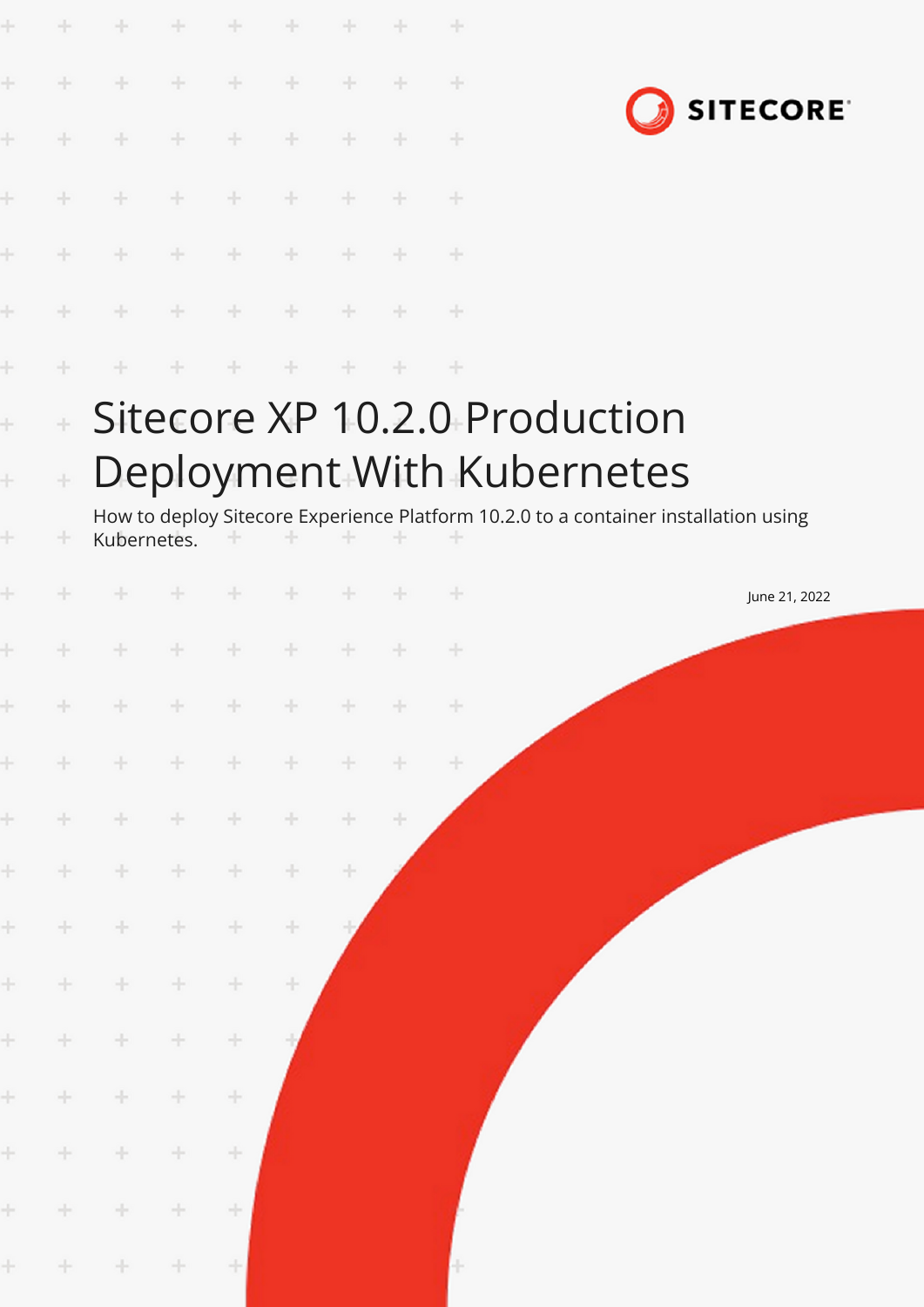

# **Table of Contents**

| 4.6.2. Only the main Sitecore log is exposed for Sitecore roles containers  27 |  |
|--------------------------------------------------------------------------------|--|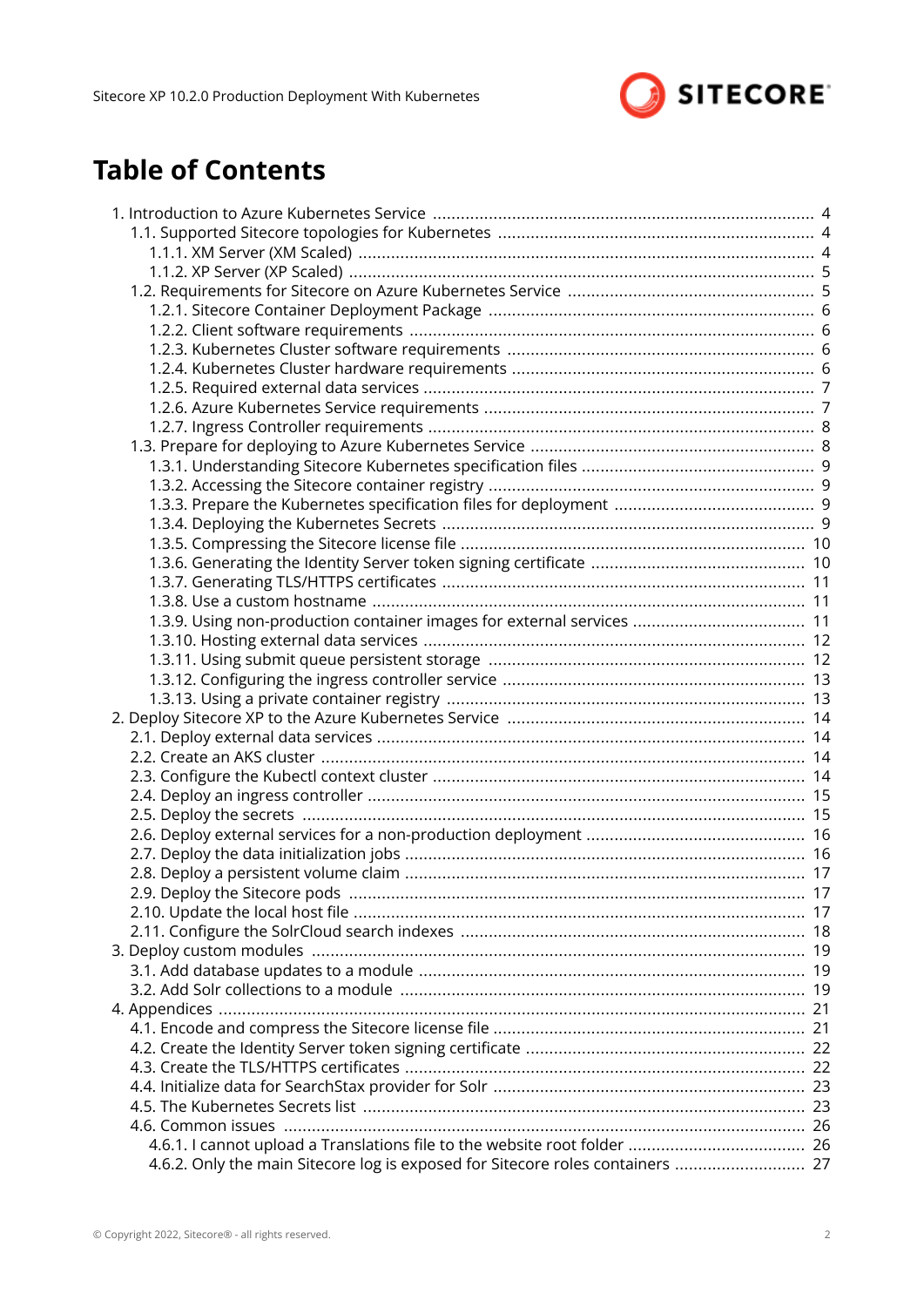

| 4.6.3. When I request SSC, problems occur if there are underscores in header names  28 |  |
|----------------------------------------------------------------------------------------|--|
| 4.6.4. When I reference a CM service from my container, the connection fails  28       |  |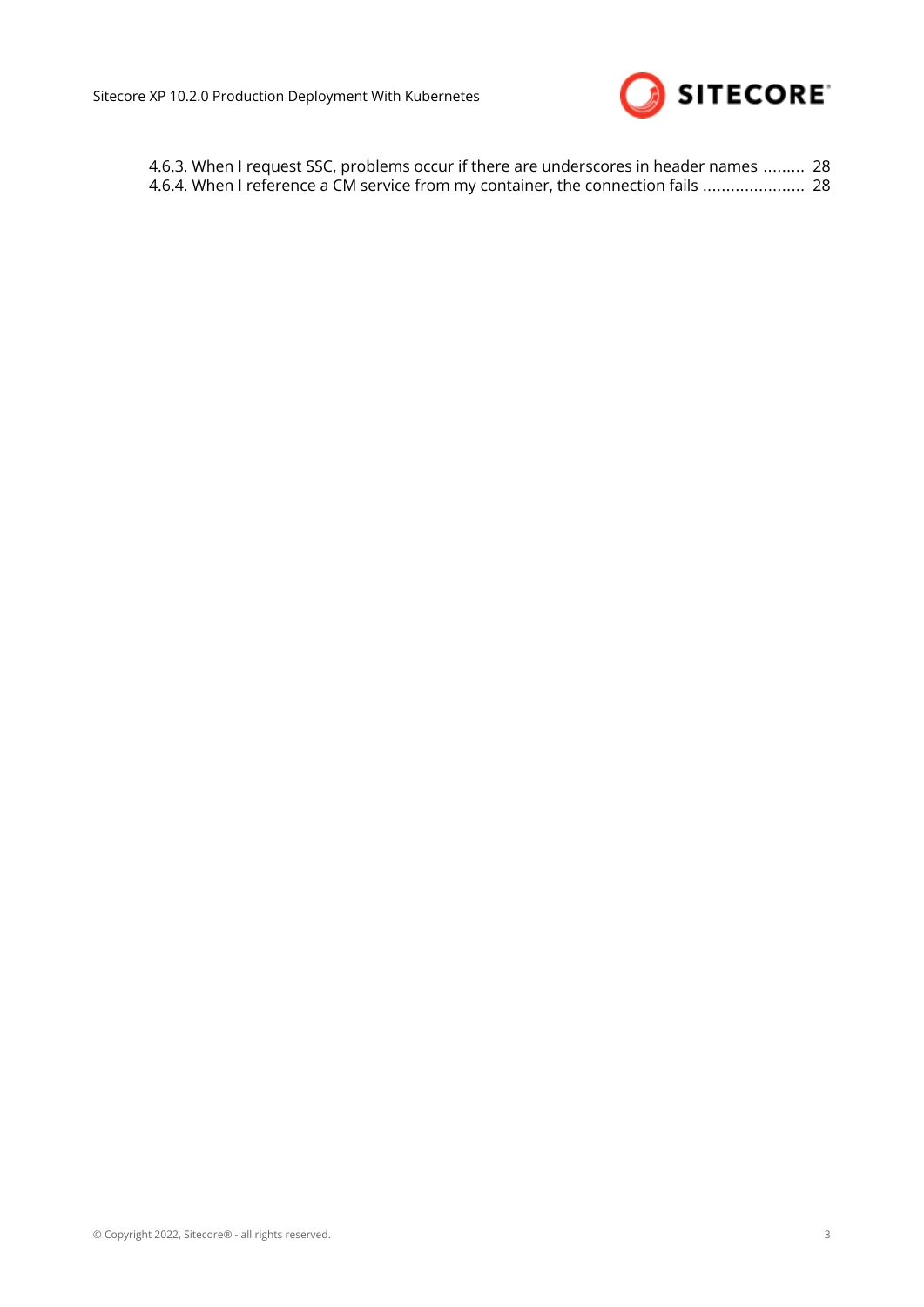

# <span id="page-3-0"></span>**1. Introduction to Azure Kubernetes Service**

Sitecore Experience Platform (SXP) uses Kubernetes (K8s) as the default orchestrator for deploying production environments.

This guide describes how to deploy the SXP containers to the Azure Kubernetes Service (AKS). AKS is a Microsoft cloud hosted Kubernetes service with additional functionality that takes advantage of Azure specific features like blob storage and load balancing.

The SXP Kubernetes specification files you use to map the minimum required configuration parameters between the Sitecore software containers are provided in the SXP container package as a reference. You can extend these specifications to support your own requirements. It is your responsibility to ensure that your production deployments meet the standards for stability and security set by your organization.

The SXP for Kubernetes specification files are designed to avoid Azure specific dependencies where possible.

## **1.1. Supported Sitecore topologies for Kubernetes**

Sitecore XP supports the following topologies for use with Kubernetes:

- XM Server (XM Scaled)
- XP Server (XP Scaled)

#### **1.1.1. XM Server (XM Scaled)**

The Sitecore Experience Manager Server for Kubernetes topology, also known as *XM1*, is suitable for use in both production and non-production environments.

The *XM1* topology supports the following Sitecore roles:

| Role type      | Sitecore role                    |
|----------------|----------------------------------|
| Production     | <b>Content Management</b>        |
|                | Content Delivery                 |
|                | Sitecore Identity Server         |
|                | MSSQL Data Intialization Job     |
|                | SolrCloud Data Initalization Job |
| Non-production | Microsoft SQL Server             |
|                | SolrCloud                        |
|                | RedisLabs Redis Server           |
|                |                                  |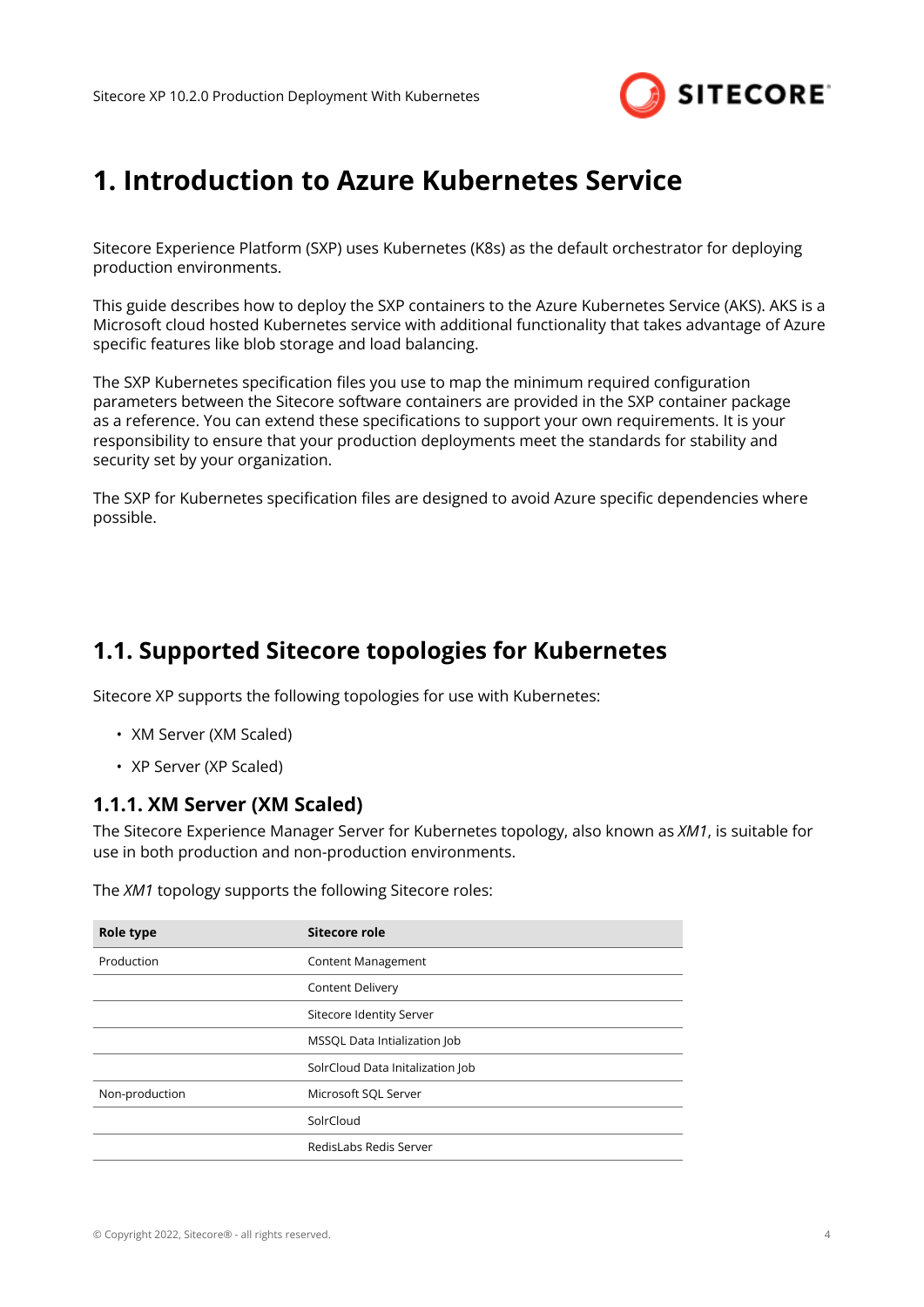

### <span id="page-4-0"></span>**1.1.2. XP Server (XP Scaled)**

The Sitecore Experience Platform Server for Kubernetes topology, also known as *XP1*, is suitable for use in both production and non-production environments.

If you are deploying the XP1 topology in a non-production environment for, for example, testing purposes, be aware that mimicking the configuration of a production environment requires significant resources.

The *XP1* topology supports the following Sitecore roles:

| <b>Role type</b> | Sitecore role                      |
|------------------|------------------------------------|
| Production       | Content Management                 |
|                  | Content Delivery                   |
|                  | Sitecore Identity Server           |
|                  | <b>XDB Processing</b>              |
|                  | <b>XDB Collection service</b>      |
|                  | <b>XDB Search service</b>          |
|                  | Marketing Automation Engine        |
|                  | Marketing Automation Reporting     |
|                  | XDB Reference Data service         |
|                  | Sitecore Cortex Processing service |
|                  | Sitecore Cortex Reporting service  |
|                  | <b>XDB Search Worker</b>           |
|                  | <b>Sitecore Cortex Processing</b>  |
|                  | MSSQL Data Initialization Job      |
|                  | SolrCloud Data Initialization Job  |
| Non-production   | Microsoft SQL Server               |
|                  | SolrCloud                          |
|                  | RedisLabs Redis Server             |

# **1.2. Requirements for Sitecore on Azure Kubernetes Service**

There are a number of requirements that your environment must fulfill before you can deploy Sitecore containers in an Azure Kubernetes Service environment. These include:

- [Sitecore Container Deployment Package](#page-5-0)
- [Client software requirements](#page-5-0)
- [Kubernetes Cluster software requirements](#page-5-0)
- [Kubernetes Cluster hardware requirements](#page-5-0)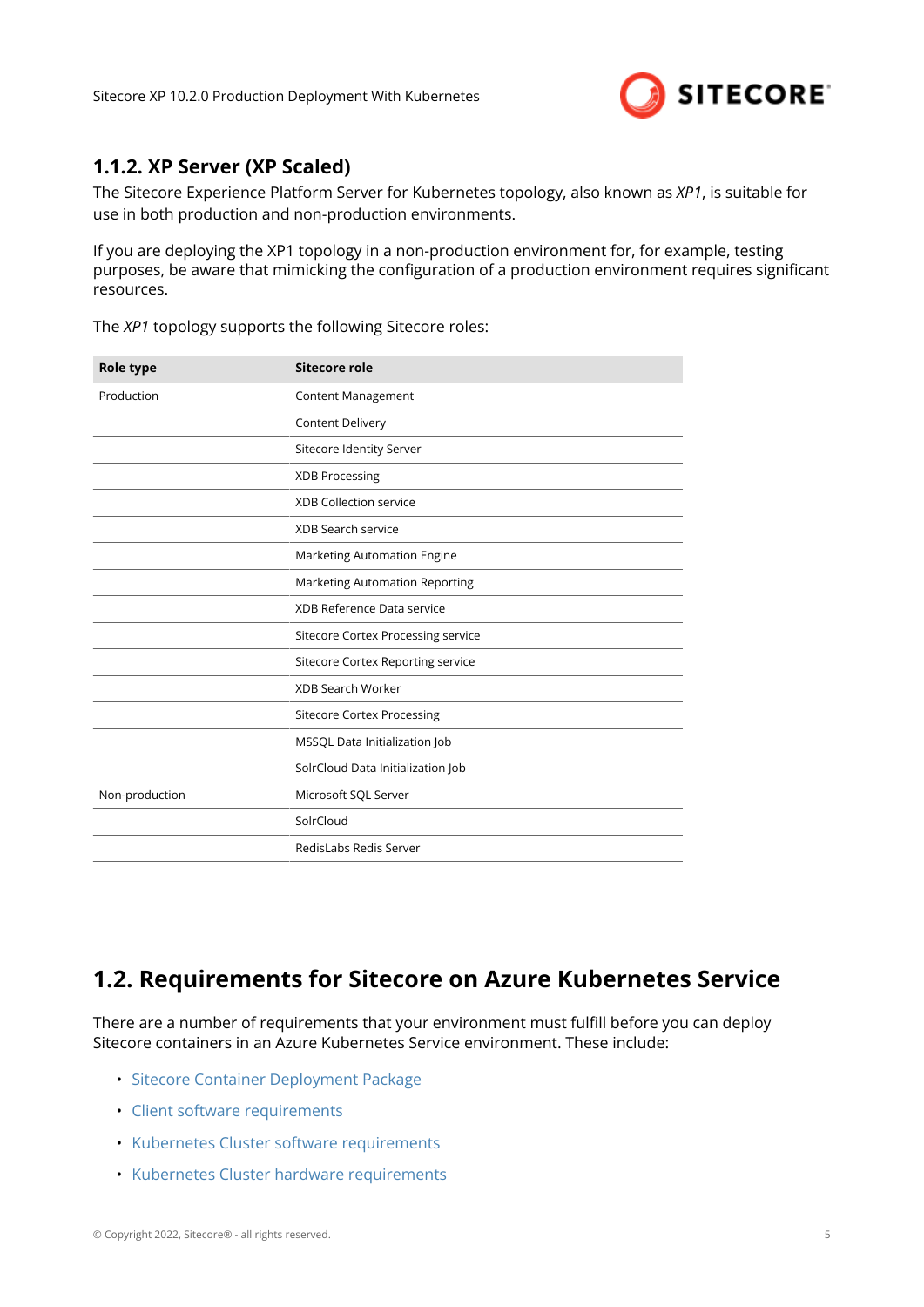

- <span id="page-5-0"></span>• [Required external data services](#page-6-0)
- [Azure Kubernetes Service requirements](#page-6-0)
- [Ingress Controller requirements](#page-7-0)

#### **1.2.1. Sitecore Container Deployment Package**

The [Sitecore XP 10.2.0 Container Deployment Package](https://dev.sitecore.net/downloads) contains the Kubernetes specification files that you use to deploy a Sitecore software cluster solution.

For more information about the supported topologies in the Sitecore Container Deployment Package, see [Supported Sitecore topologies for Kubernetes.](#page-3-0)

### **1.2.2. Client software requirements**

You must have the following software installed in order to install Sitecore Experience Platform on Kubernetes:

- One of the following operating systems:
	- Windows 10 1903 or later. If you need to enable process isolation, you must have Windows 10 1909 or later.
	- Windows Server 1903 or later.
- Kubernetes 1.16x or later. Use the latest stable non-preview version.
	- To get a list of supported locations run the following command:

az account list-locations

• To get the latest stable version with the desired location, run the following command:

```
az aks get-versions --location <location> --output table
```
• Helm 3.0.x or later. This is required for [ingress](https://docs.microsoft.com/en-us/azure/aks/ingress-basic) controller deployments. We recommend that you use choco to install [Helm.](https://helm.sh/docs/intro/install/) For example:

choco install kubernetes-helm

• Deploying the Sitecore specification files on AKS requires Azure CLI 2.8.0 or later.

You also need to download the following software package:

• [Sitecore SXP 10.2.0 Container Deployment Package](https://dev.sitecore.net/Downloads/Sitecore_Experience_Platform.aspx)

#### **1.2.3. Kubernetes Cluster software requirements**

- Kubernetes 1.16.x or later Kubernetes 1.18.x or later is recommended to enable startup probes.
- Windows Server 2019 version 1809 or Windows 10 version 1809.

#### **1.2.4. Kubernetes Cluster hardware requirements**

Windows Server 2019 clusters have the following hardware requirements: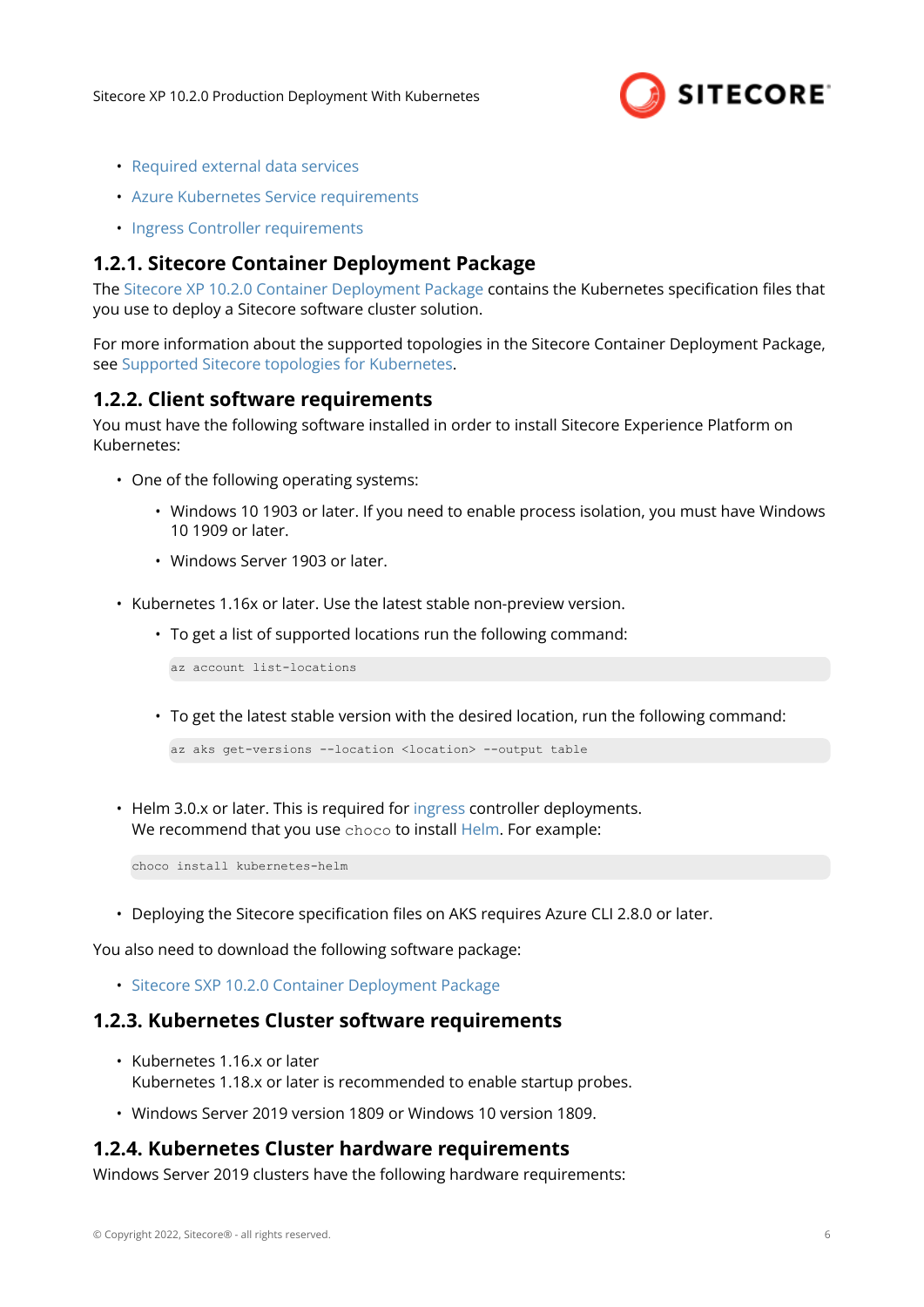

<span id="page-6-0"></span>• RAM

We recommend a minimum of 16 GB RAM per Kubernetes cluster during startup. Your operational requirements depend on your use of the Azure service.

 $\cdot$  CPU

We recommend a quad core or higher per Kubernetes node during startup. Your operational requirements depend on your use of the Azure service.

• Disk

We recommend premium SSD disks for optimal performance when downloading and running Docker containers.

The operational capacity depends on the service that you use.

### **1.2.5. Required external data services**

In production environments, external data services must be hosted outside the Sitecore XP cluster.

To reduce the time required for development and testing, sample external service deployments for K8s are provided for non-production use only.

The following services are required:

- Microsoft SQL Server
	- Microsoft SQL Server 2017 or 2019 or
	- SQL Azure Elastic Database Pool
- Apache Solr 8.8.2 (SolrCloud mode)
- RedisLabs Redis 4.0 or higher

### **1.2.6. Azure Kubernetes Service requirements**

To deploy Sitecore on Azure Kubernetes Service (AKS), you must meet the following requirements for an AKS installation:

• An AKS cluster configured with the latest stable release of Kubernetes – version 1.16.x or later.

#### **NOTE**

For startup probes to check whether the Sitecore software container has started successfully, Kubernetes version 1.18.x or later is required.

- One Windows Server 2019 version 1809 OS node.
- For non-production environments and testing, the recommended minimum VM size for Windows and Linux nodes is Standard D4s v3.
- For production environments, the VM size and number of nodes depend on your individual requirements.

To get the latest version of Kubernetes supported by AKS, run the following Azure CLI command:

az aks get-versions --location <location> --output table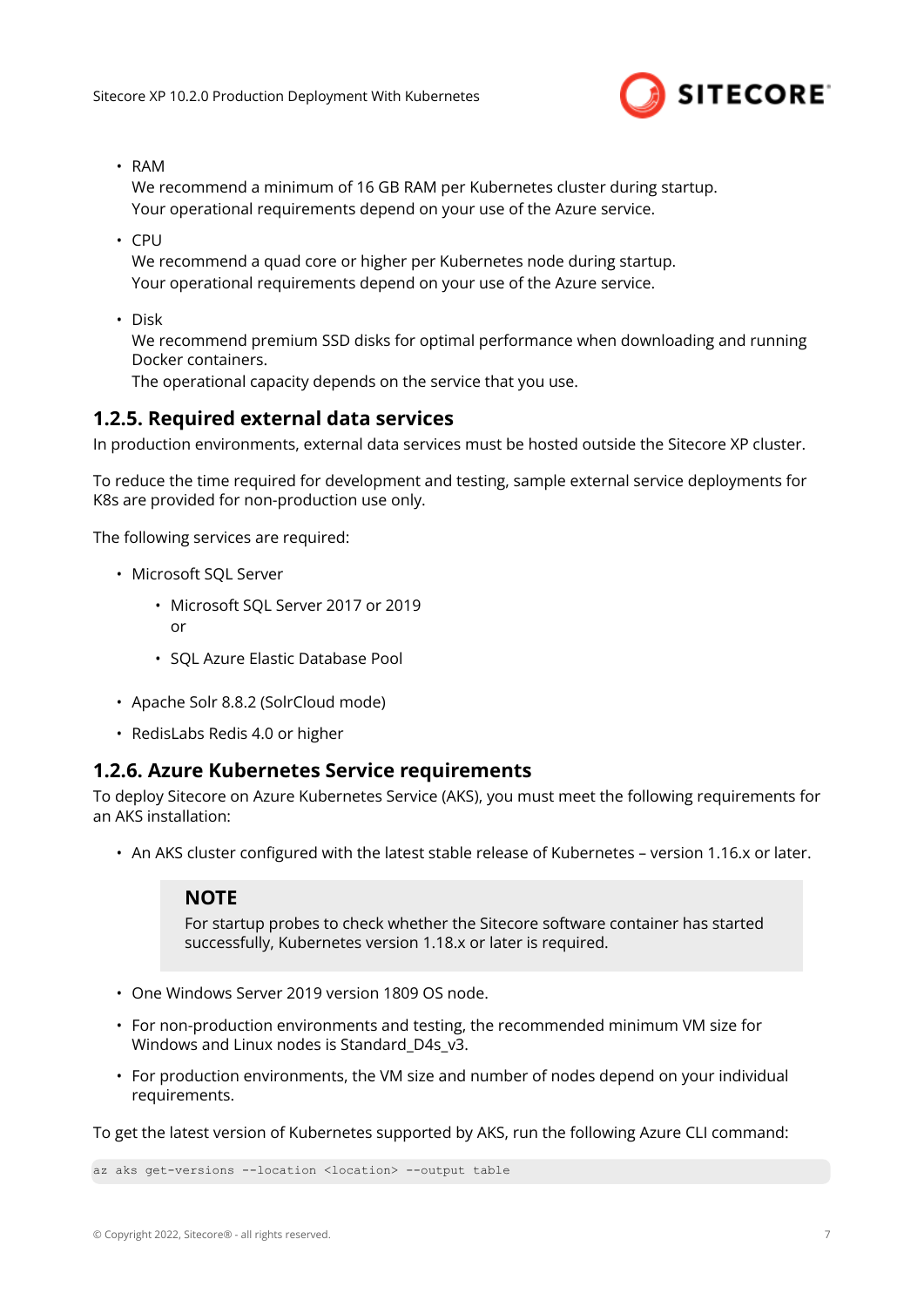

### <span id="page-7-0"></span>**NOTE**

In the command, replace location with the region you want to check for.

### **1.2.7. Ingress Controller requirements**

You must have a Kubernetes [ingress controller](https://docs.microsoft.com/en-us/azure/aks/ingress-basic) to deploy the Sitecore Kubernetes specification files.

The Sitecore Kubernetes specification files work with most Ingress Controllers supported by Kubernetes, but not all ingress controllers operate the same way. For more information, see the third party documentation for the ingress controller configuration for production deployments.

To support client IP address tracking and personalization, you must configure the Ingress Controller to preserve the client source IP address in the *X-Forwarded-For* HTTP header.

To fully enable IP address tracking and personalization, you must make some additional changes to the Sitecore software configuration.

For more information about the Ingress Controller and Sitecore software configuration, see the *Ingress Controller service* section.

# **1.3. Prepare for deploying to Azure Kubernetes Service**

Before you start the process of deploying the Sitecore XP containers to Azure Kubernetes Service (AKS), there are some concepts and procedures you need to be familiar with.

These concepts and procedures are:

- [Understanding Sitecore Kubernetes specification](#page-8-0) files
- [Accessing the Sitecore container registry](#page-8-0)
- [Prepare the Kubernetes specification](#page-8-0) files for deployment
- [Deploying the Kubernetes Secrets](#page-8-0)
- [Compressing the Sitecore license file](#page-9-0)
- [Generating the Identity Server token signing certificate](#page-9-0)
- [Generating TLS/HTTPS certificates](#page-10-0)
- [Use a custom hostname](#page-10-0)
- [Using non-production container images for external services](#page-10-0)
- [Hosting external data services](#page-11-0)
- [Using submit queue persistent storage](#page-11-0)
- [Configuring the ingress controller service](#page-12-0)
- [Using a private container registry](#page-12-0)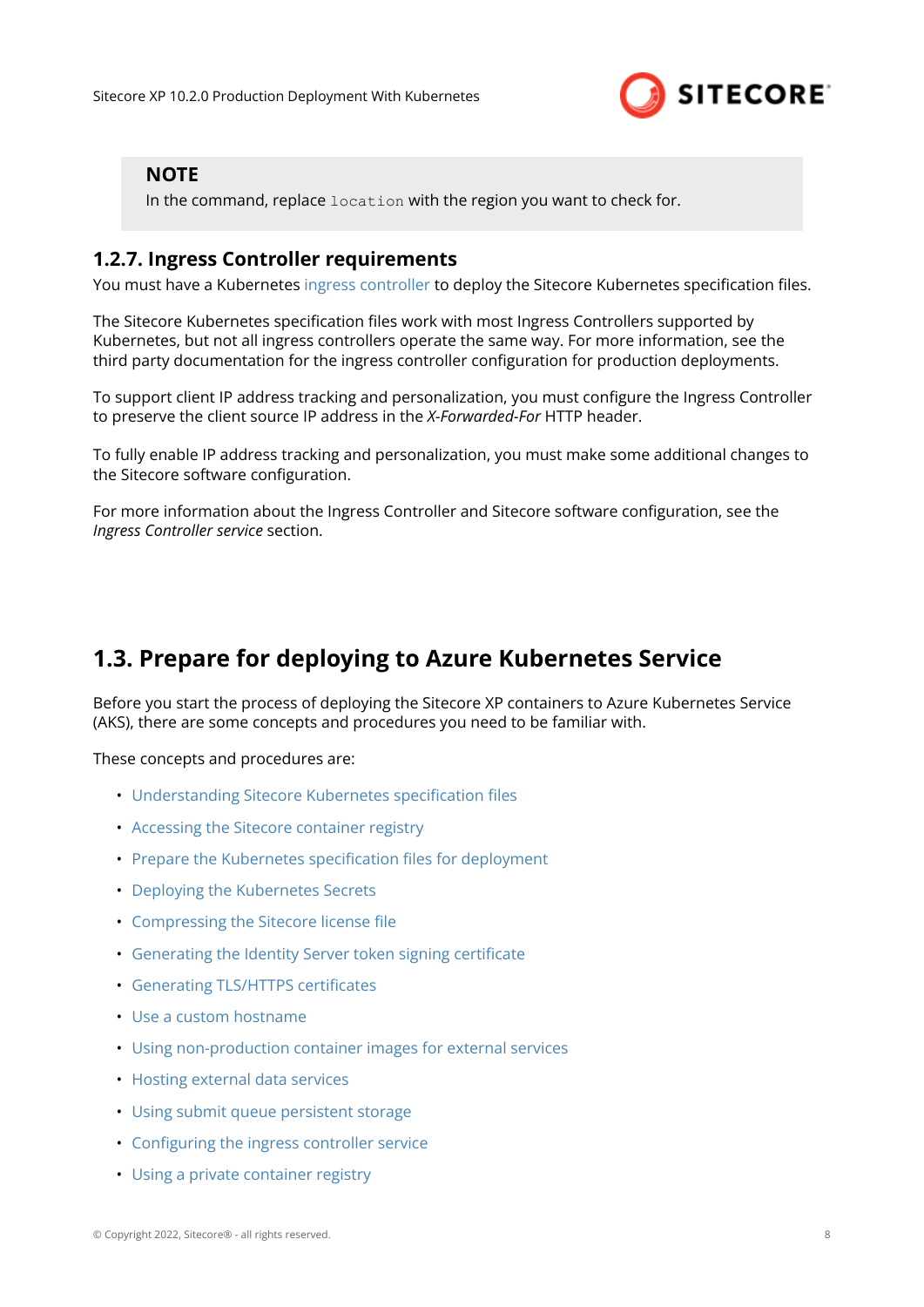

### <span id="page-8-0"></span>**1.3.1. Understanding Sitecore Kubernetes specification files**

Sitecore provides Kubernetes specification files (. yam1) that you use to deploy the containers to a Kubernetes cluster.

You use the remote client Kubectl (Kube control) to configure the Kubernetes clusters and specify the desired configuration state.

Kubectl is available as part of the Azure CLI and as a standalone.

### **1.3.2. Accessing the Sitecore container registry**

The Sitecore XP container images are hosted in a public Docker container registry and are available without authentication.

This public registry is the default registry used by the Sitecore Kubernetes specification files.

To start the Sitecore software container images, you must have a valid Sitecore license file.

The Sitecore Container Registry, which you access through Docker, is hosted at scr.sitecore.com and supports the Docker [content trust](https://docs.docker.com/engine/security/trust/content_trust) model that lets you pull signed images.

### **1.3.3. Prepare the Kubernetes specification files for deployment**

To deploy the Sitecore Kubernetes specification files, you must use the Kubernetes Kubectl CLI.

To prepare for deployment:

- 1. Download the Sitecore Experience Platform 10.2.0 Container Deployment Package from [the](https://dev.sitecore.net/Downloads/Sitecore_Experience_Platform.aspx) [Sitecore download page,](https://dev.sitecore.net/Downloads/Sitecore_Experience_Platform.aspx) and extract it to a temporary folder on your installation.
- 2. Locate the k8s\<version>\<topology> folder, where <version> is your Windows version and <topology> is the Sitecore topology you use. The folder can be, for example, k8s\ltsc2019\xp1.

### **NOTE**

Sitecore currently supports the Sitecore XP Server (XP1) and Sitecore XM Server (XM1) topologies on Kubernetes.

For more information about the supported topologies, see Supported Sitecore topologies for Docker.

3. To familiarize yourself with the specifications, inspect the folder contents and the Kubernetes specification files (. yaml)

### **1.3.4. Deploying the Kubernetes Secrets**

Sitecore Kubernetes deployments use [Secrets](https://kubernetes.io/docs/concepts/configuration/secret/) to securely store the strings the containers in the cluster use.

The Secrets are used to store database user names, passwords, and TLS certificates. The Secrets are configured in text files and certificate files (tls.crt and tls.key) and are stored in the Kubernetes specification files for each topology in the ./secrets/ folder.

You must deploy the Secrets to the K8s cluster before you deploy any Sitecore containers.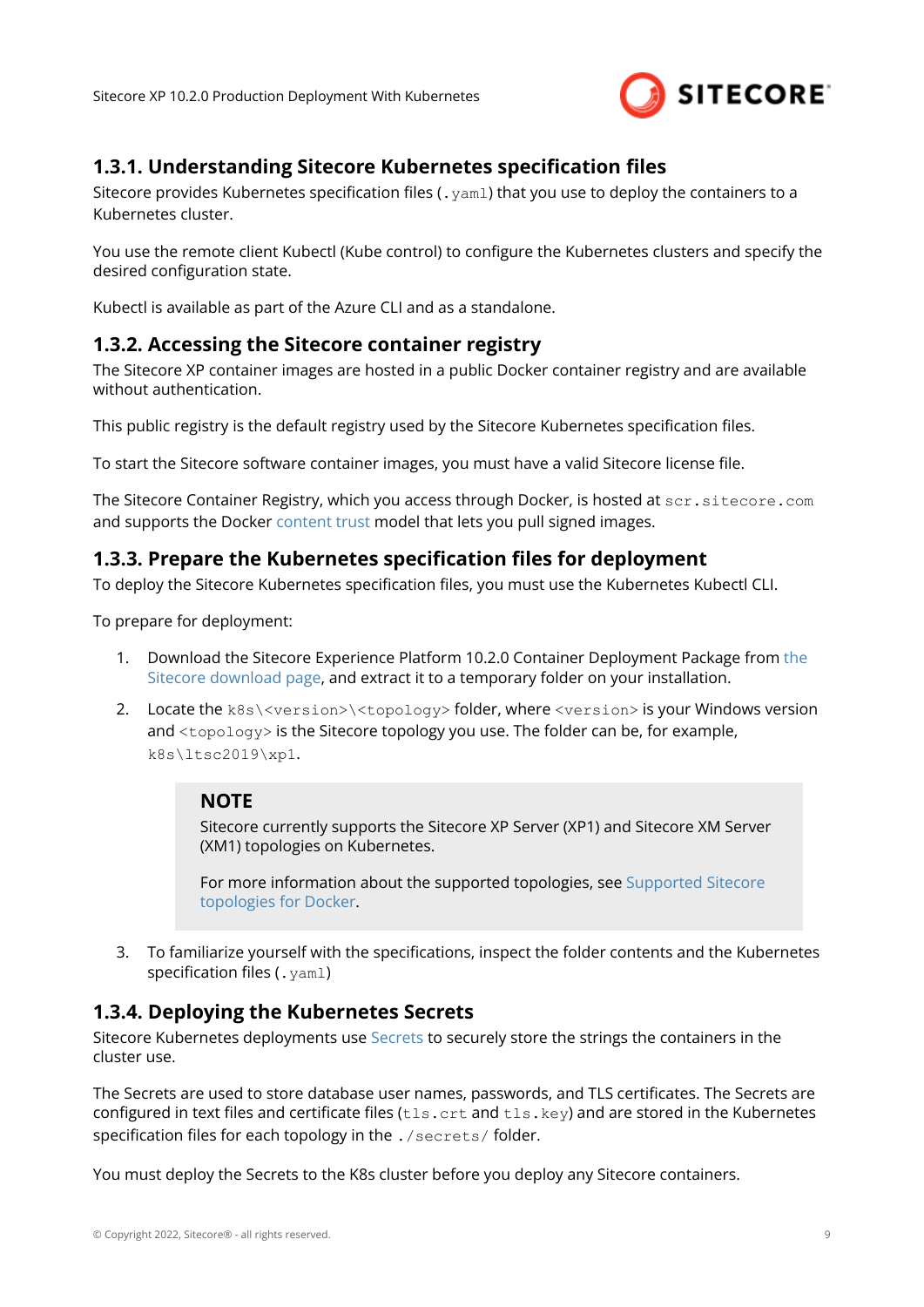

<span id="page-9-0"></span>You must update the Secret text files (.txt, .crt, .key) with the required values before you deploy any additional resources to the K8s cluster.

### **NOTE**

The content in secrets must be encoded in UTF-8 format.

For a complete list of Secrets and more information about the individual Secrets, see [The Kubernetes](#page-22-0) [Secrets list.](#page-22-0)

In the Sitecore Experience Platform container package, in the

k8s\<version>\<topology>\secrets folder, there is a Kubectl kustomization.yaml file that deploys all the Secret names and values with a single command.

### **1.3.5. Compressing the Sitecore license file**

The Sitecore license file is typically passed to the container instances as an environment variable in encoded string form. The Sitecore license file is very large. You must therefore compress and *Base64* encode it to ensure that it conforms with the maximum size allowed by Windows for all the environment variables.

### **NOTE**

The appendix [Encode and compress the Sitecore license file](#page-20-0) contains a sample PowerShell script that converts a license file into a Base64 compressed string for use in a K8s secret.

When you have compressed and encoded the license file, copy the string value to the license secret text file sitecore-license.txt.

Some Sitecore license files are so large that they are incompatible with containers even after compression. This usually happens when the license file contains additional embedded HTML.

As a workaround, you can mount the license file as a container volume from the host to the c:\inetpub\wwwroot\app\_data\license.xml file inside the container. For more information and a configuration example, see the [Sitecore Container Development documentation](https://doc.sitecore.com/developers/102/developer-tools/en/run-your-first-sitecore-instance.html).

### **1.3.6. Generating the Identity Server token signing certificate**

Sitecore Identity Server requires a private key certificate to sign the tokens that are passed between the server and the clients. You must generate this certificate, Base64 encode it in string form, and store it as a Secret in the Kubernetes cluster.

The appendix [Create the Identity Server token signing certificate](#page-21-0) contains a sample script that generates a self-signed certificate and prepares the string for use as a Secret.

The sample script creates the certificate and copies the certificate password to the sitecoreidentitycertificatepassword.txt Kubernetes Secret text file.

You can mount the Identity Server certificate on the filesystem instead of passing it as an environment variable. For more information about how to mount the token signing certificate as a volume, see the [Sitecore Docker Demo repository on GitHub.](https://github.com/Sitecore/docker-demo)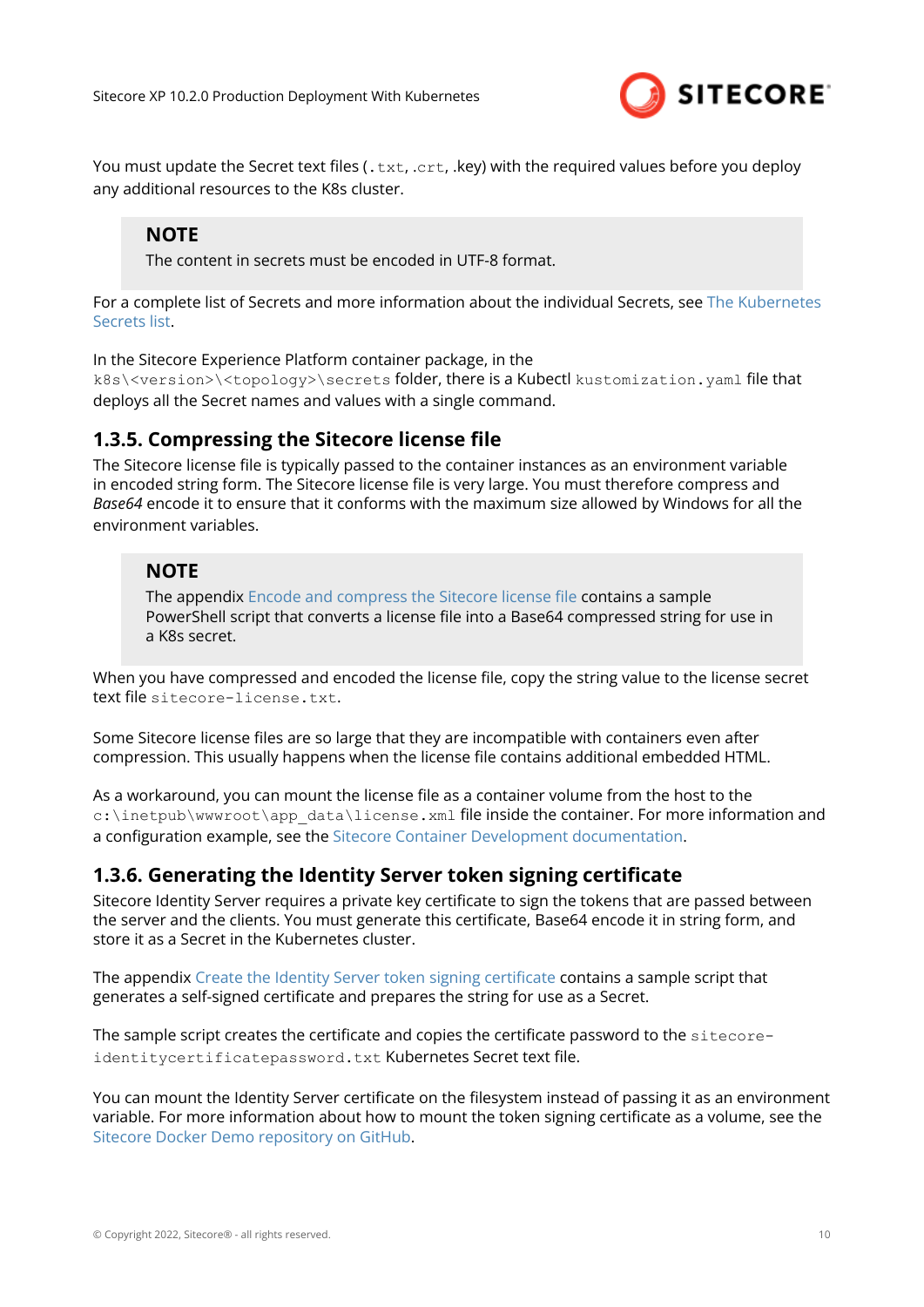

### <span id="page-10-0"></span>**1.3.7. Generating TLS/HTTPS certificates**

To satisfy modern browser requirements and provide a secure environment by default, you must generate certificates for TLS [\(Transport Layer Security](https://en.wikipedia.org/wiki/Transport_Layer_Security)) before you deploy the Sitecore containers. This ensures secure communication between the browser and the Kubernetes ingress controller.

The default Kubernetes ingress controller used by Sitecore XP is the [NGINX Ingress Controller.](https://www.nginx.com/products/nginx/kubernetes-ingress-controller/) The NGINX ingress controller is used to terminate TLS connections sent by the browser and proxy network traffic to the individual XP containers inside the cluster. For more information, see the Kubernetes documentation for [ingress TLS configuration](https://kubernetes.io/docs/concepts/services-networking/ingress/#tls) and NGINX [TLS user guide](https://kubernetes.github.io/ingress-nginx/user-guide/tls/).

The HTTPS protocol is required to support the secure browser cookies used by the Content Management and Identity Server roles. HTTPS is enabled by default on the Content Delivery role but you can disable it if it is not required for your specific use case.

The appendix [Create the TLS/HTTPS certificates](#page-21-0) contains a sample script that generates the required certificates.

Once the self-signed root authority certificate and per-host TLS/SSL certificates have been generated, you must install the root authority certificate in the Trusted Root Certificate Authority store on all clients. The sample script in the appendix [Create the TLS/HTTPS certificates](#page-21-0) uses the *mkcert* tool to automatically create the self-signed root authority certificate and install it in the correct certificate store.

### **1.3.8. Use a custom hostname**

You may want to use a custom hostname for the content delivery role or other Sitecore roles.

To enable a custom hostname:

- 1. Go to the k8s\<version>\<topology>\configmaps folder, for example, k8s\ltsc2019\xp1\configmaps.
- 2. Open the  $\langle \text{role} \rangle$ -hostname file, for example  $\text{cd-hostname}$ , in a text editor.
- 3. Replace the hostname in the file with your custom hostname. Save the file.

To secure communications between browsers and the Kubernetes Ingress Controller:

- 1. Generate the TLS/HTTPS certificates for your custom hostname.
- 2. Place the certicates in the k8s\<version>\<topology>\secrets\tls\global-<role> folder, for example k8s\ltsc2019\xp1\secrets\tls\global-cd.

### **1.3.9. Using non-production container images for external services**

In order to minimize the time it takes to deploy Sitecore Experience Platform (SXP) to Kubernetes clusters for non-production use, Sitecore uses open source container images for the external Microsoft SQL Server, Apache Solr, and RedisLabs Redis services.

You can find the yaml specification files for the external service containers in the SXP container package, in the k8s\<version>\<topology>\external folder.

### **WARNING**

These open source container images are for *non-production* use only. They are not supported by Sitecore.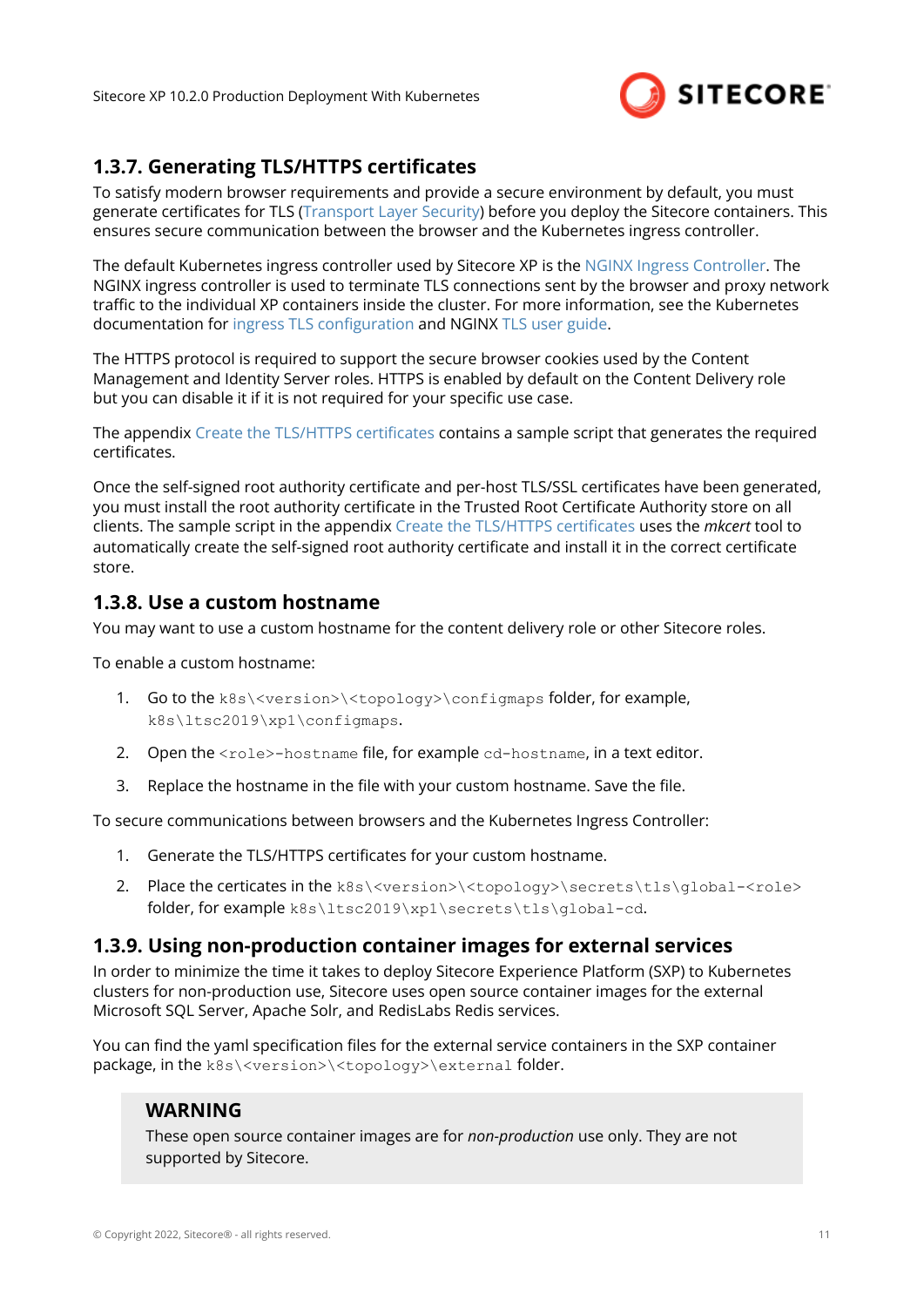

### <span id="page-11-0"></span>**1.3.10. Hosting external data services**

In production deployments, you must host the required Sitecore XP external services outside the Kubernetes cluster.

The external hosted services for Microsoft SQL Server, Apache Solr (SolrCloud mode), and RedisLabs Redis are required for production Kubernetes support from Sitecore.

You must deploy and configure the external services for production use before you deploy Sitecore XP to Kubernetes.

To deploy the required database, search schemas, and the required data, the Sitecore container deployment package includes Kubernetes *data initialization* jobs for Microsoft SQL Server and Apache Solr (SolrCloud mode).

### **NOTE**

RedisLabs Redis external services do not require initialization. The required cache databases are created during first use.

You must complete the data initialization jobs before you deploy the Sitecore software containers.

For more information about data initialization, see the *Deploy Data Initialization Jobs* section in [Deploy](#page-13-0) [Sitecore XP to the Azure Kubernetes Service.](#page-13-0)

### **Application database user credentials**

Sitecore Kubernetes specification files are designed to deploy containers that use application database users to connect to the databases. The MSSQL Data Initialization Job uses the credentials provided in the Sitecore-database Secret to create an application database user for each database.

The application database user name Secrets have default values. You must provide passwords for all of them.

For example, you specify the application database user credentials used to connect to the Sitecore Master database in the sitecore-master-database-username.txt and sitecore-masterdatabase-password.txt Secrets files.

### **NOTE**

The content in secrets must be encoded in UTF-8 format.

For a complete list of application database user credentials Secrets, see the appendix [The Kubernetes](#page-22-0) [Secrets list.](#page-22-0)

### **1.3.11. Using submit queue persistent storage**

You can use the K8s persistent volume claim feature to make the Sitecore Submit Queue persistent across multiple content delivery instances.

A persistent volume can refer to one of two things:

- The persistent volume, which stores all the sessions on the Windows node.
- The storage class, which deploys the Azure Storage Account to store all the sessions. This approach is best practice for Azure Kubernetes Services.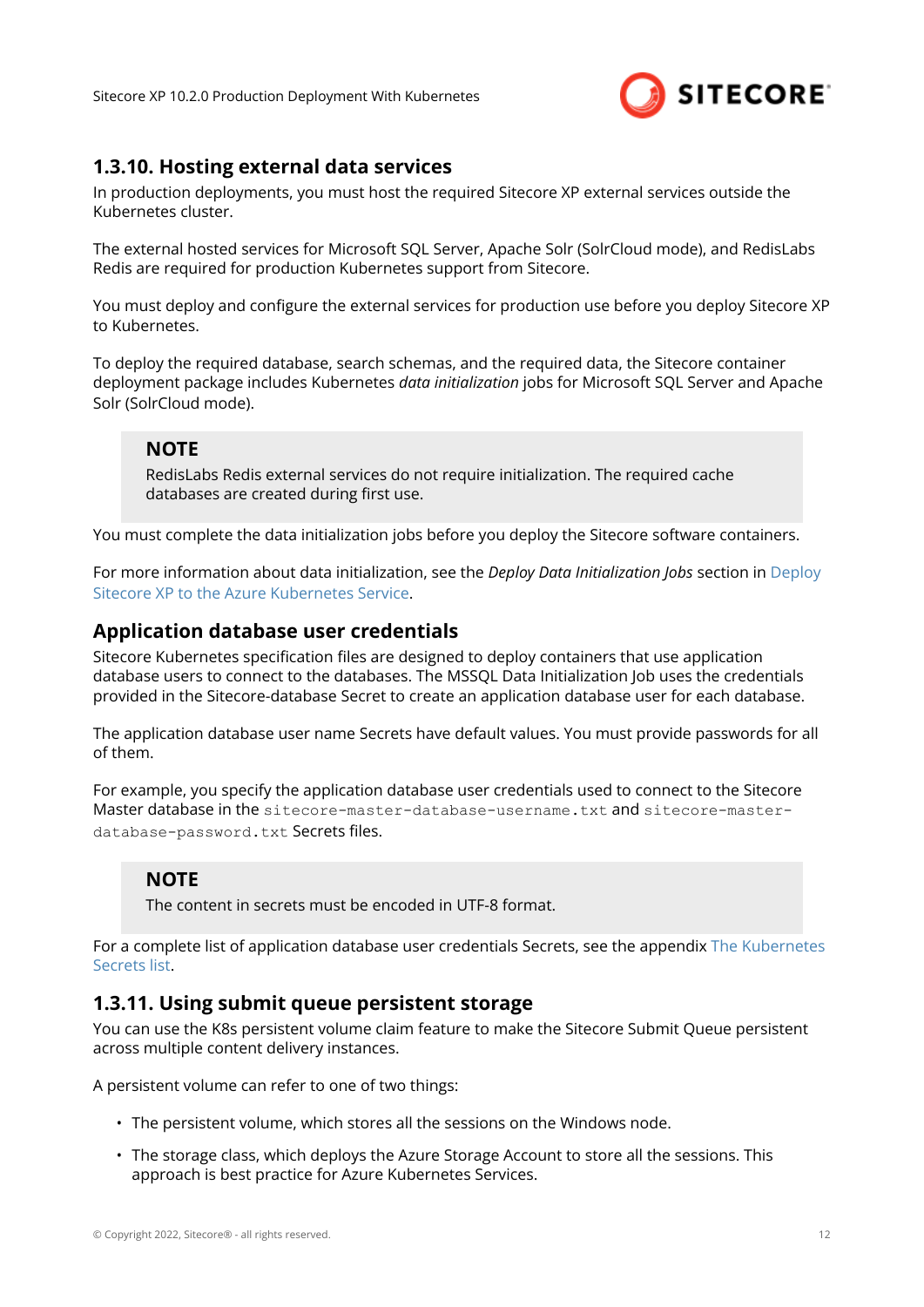

### <span id="page-12-0"></span>**1.3.12. Configuring the ingress controller service**

You must have a Kubernetes ingress controller to deploy Sitecore Kubernetes specification files. The ingress controller acts as a reverse proxy between the browser and the Sitecore software containers.

To support client IP address tracking and personalization, you must configure the ingress controller to preserve the client source IP address in the X-Forwarded-For HTTP header.

To preserve the client source IP address, set the ingress controller externalTrafficPolicy setting to Local. For more information, see the [Kubernetes documentation](https://kubernetes.io/docs/tasks/access-application-cluster/create-external-load-balancer/#preserving-the-client-source-ip) and the [NGINX Ingress Controller](https://github.com/helm/charts/tree/master/stable/nginx-ingress#configuration) [Configuration](https://github.com/helm/charts/tree/master/stable/nginx-ingress#configuration) documentation.

You must explicitly enable use of a proxy server in your Sitecore Configuration. For more information about setting up a proxy server, see the Sitecore Experience Platform [documentation.](https://doc.sitecore.com/developers/102/sitecore-experience-manager/en/set-up-sitecore-ip-geolocation.html#UUID-228255d4-61ab-01c2-6c6b-cc14bc9f164a_N1542749891951)

To change this configuration for use in Kubernetes, We recommend that you build a new container image that contains this configuration change for both the Content Management and Content Delivery roles.

For more information about building new container images with configuration changes, see the [Sitecore Docker Examples repository on GitHub](https://github.com/Sitecore/docker-examples).

### **1.3.13. Using a private container registry**

You can use a private container registry for authentication. To let a Kubernetes cluster authenticate with a private container registry and pull images from it, you must create an [image pull Secret](https://kubernetes.io/docs/tasks/configure-pod-container/pull-image-private-registry/).

The Kubernetes deployment specifications for every Sitecore role support the use of an image pull Secret. The Secret name must be sitecore-docker-registry. For example:

imagePullSecrets: - name: sitecore-docker-registry

You must change the registry path in the . yaml files for the images that are pulled from the private registry.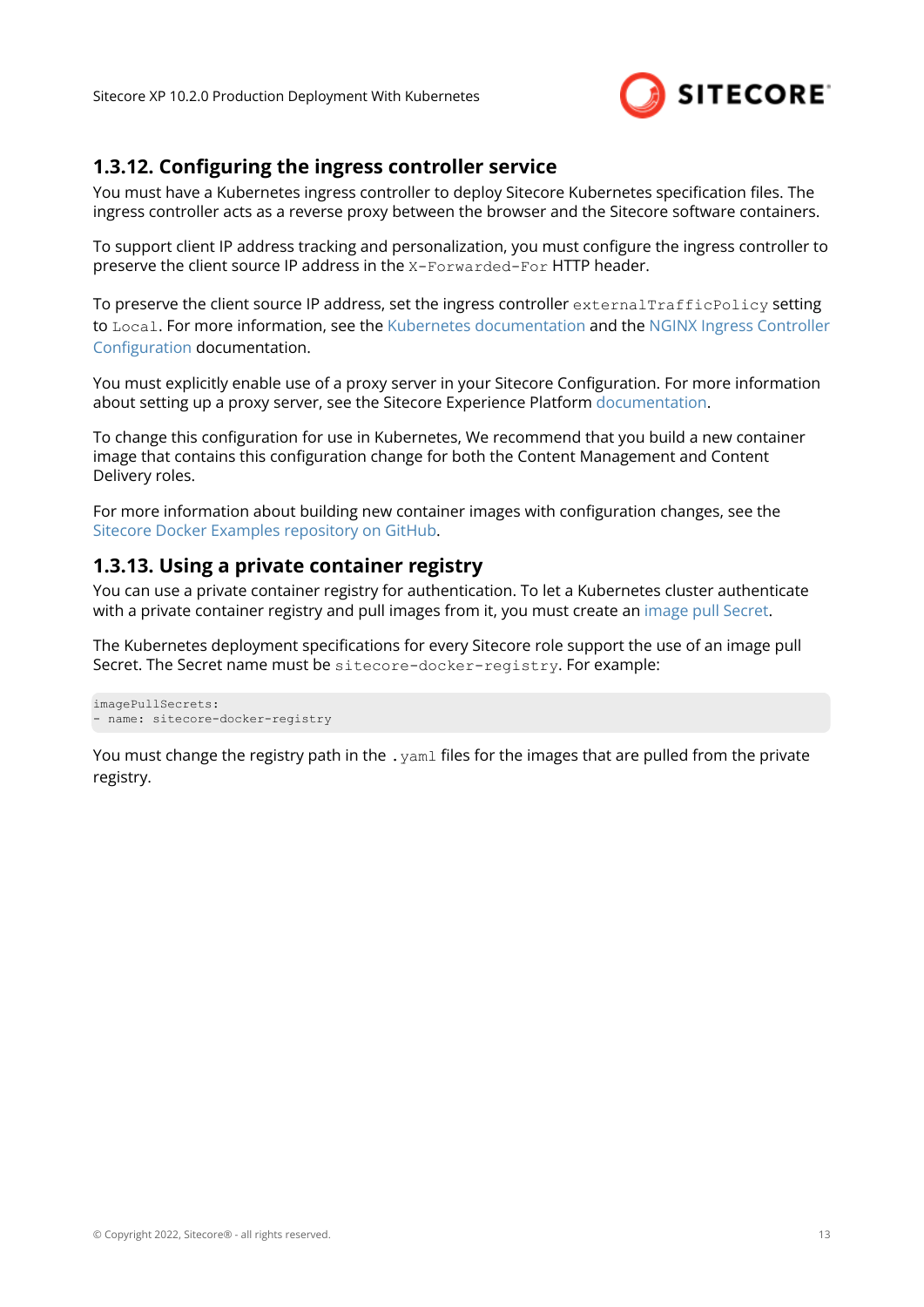

# <span id="page-13-0"></span>**2. Deploy Sitecore XP to the Azure Kubernetes Service**

This section describes the steps you need to perform to deploy Sitecore Experience Platform to the Azure Kubernetes Service. You must perform the steps in the order they are described here.

### **2.1. Deploy external data services**

In production deployments, you must deploy the required external services before you deploy the Sitecore containers in Kubernetes.

The required external services are:

- Microsoft SQL Server *or* SQL Azure Database Elastic Pool
- Apache Solr (SolrCloud mode)
- RedisLabs Redis

In non-production deployments you can create the external services inside the K8s cluster. For more information, see the section [Deploy external services for a non-production deployment](#page-15-0).

### **2.2. Create an AKS cluster**

To create a new Azure Kubernetes Service (AKS) cluster with a Windows Server 2019 node pool, use the Azure command-line interface (Azure CLI) or the Azure portal UI. The AKS cluster must contain one Windows Server 2019 version 1809 node pool with one or more nodes.

For more information about using the Azure CLI to create an AKS cluster, see the [Azure AKS](https://docs.microsoft.com/en-us/azure/aks/windows-container-cli) [documentation](https://docs.microsoft.com/en-us/azure/aks/windows-container-cli).

### **2.3. Configure the Kubectl context cluster**

To configure the Kubectl context cluster:

1. Log in to the Azure CLI and set a subscription. For example:

```
az login 
az account set --subscription "Your Subscription"
```
2. Get the credentials for the K8s cluster that were created with the AKS cluster and save them locally. For example: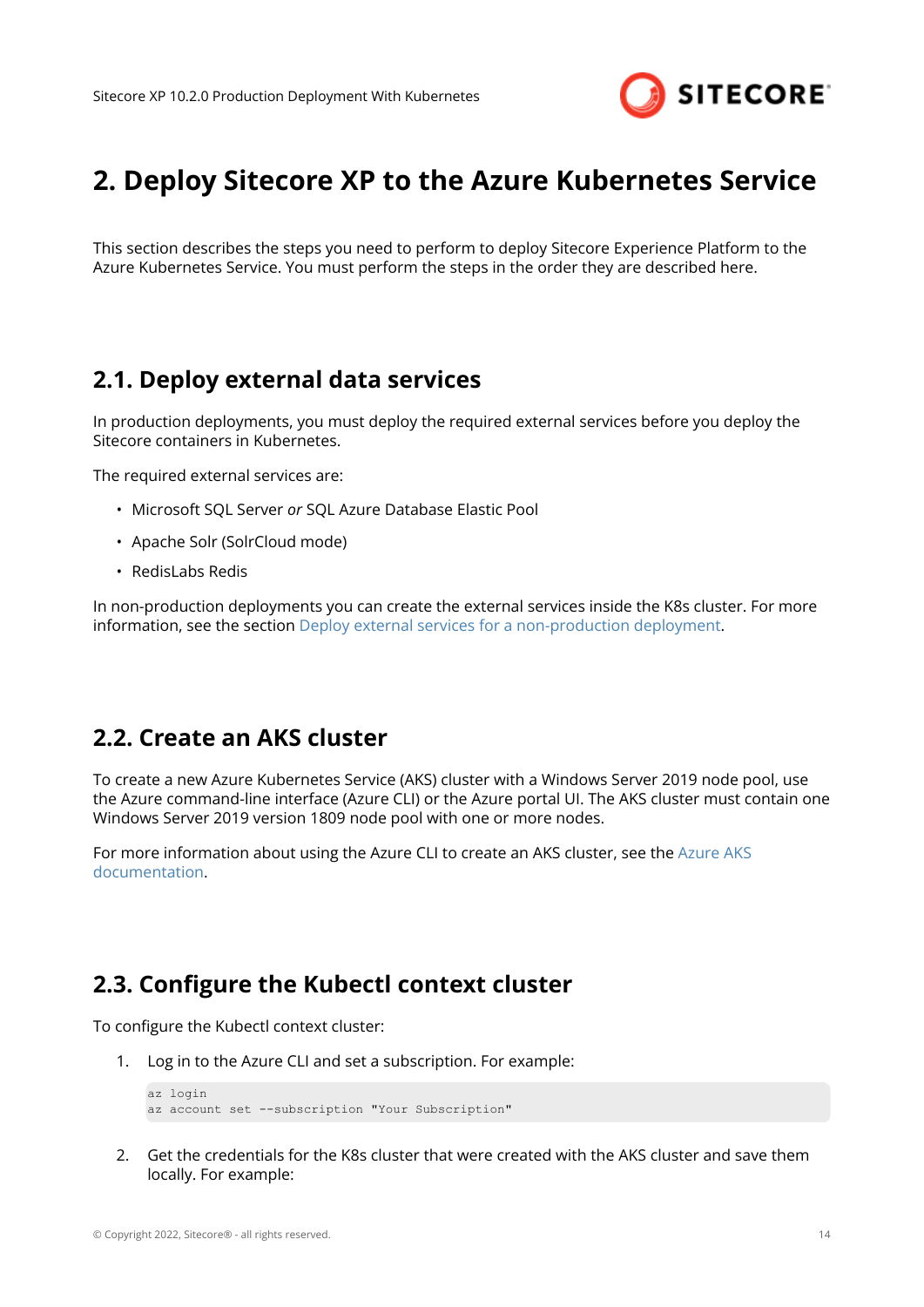

```
az aks get-credentials --resource-group sc10aks --name sc10cluster
```
# **2.4. Deploy an ingress controller**

To deploy an ingress controller:

- 1. Use the Windows AMD64 binaries to Install Helm. You can also use an alternative method as described in [Installing Helm Through Package Managers.](https://helm.sh/docs/intro/install/)
- 2. Add an NGINX ingress controller feed to Helm. For example:

helm repo add ingress-nginx https://kubernetes.github.io/ingress-nginx

3. Use Helm to deploy the NGINX ingress controller. For example:

```
helm install nginx-ingress ingress-nginx/ingress-nginx
   --set controller.replicaCount=2 `
   --set controller.nodeSelector."kubernetes\.io/os"=linux `
   --set defaultBackend.nodeSelector."kubernetes\.io/os"=linux `
   --set controller.admissionWebhooks.patch.nodeSelector."kubernetes\.io/os"=linux
```
### **NOTE**

In ./ingress-nginx/ingress.yaml, the *nginx.ingress.kubernets.io/proxy-bodysize* annotation limits payload requests, such as media data upload or Sitecore packages installation, to 512 MB. You can adjust this to fit your installation. For more information about ingress configuration, see [NGINX](https://github.com/helm/charts/tree/master/stable/nginx-ingress#configuration) [Ingress Controller Configuration](https://github.com/helm/charts/tree/master/stable/nginx-ingress#configuration). If you need more than 512 MB, you must also adjust the maxRequestLength setting in the httpRuntime node in the Sitecore web.config file.

4. From the root folder of your chosen topology, run this command:

kubectl apply -k ./ingress-nginx/

# **2.5. Deploy the secrets**

To deploy the secrets:

- 1. Ensure that all the secrets files (.txt, .crt, .key) files in the /secrets and overrides\<topology>\secrets folders are updated according to the requirements listed in [The Kubernetes Secrets list](#page-22-0).
- 2. From the folder of your chosen topology, run this command: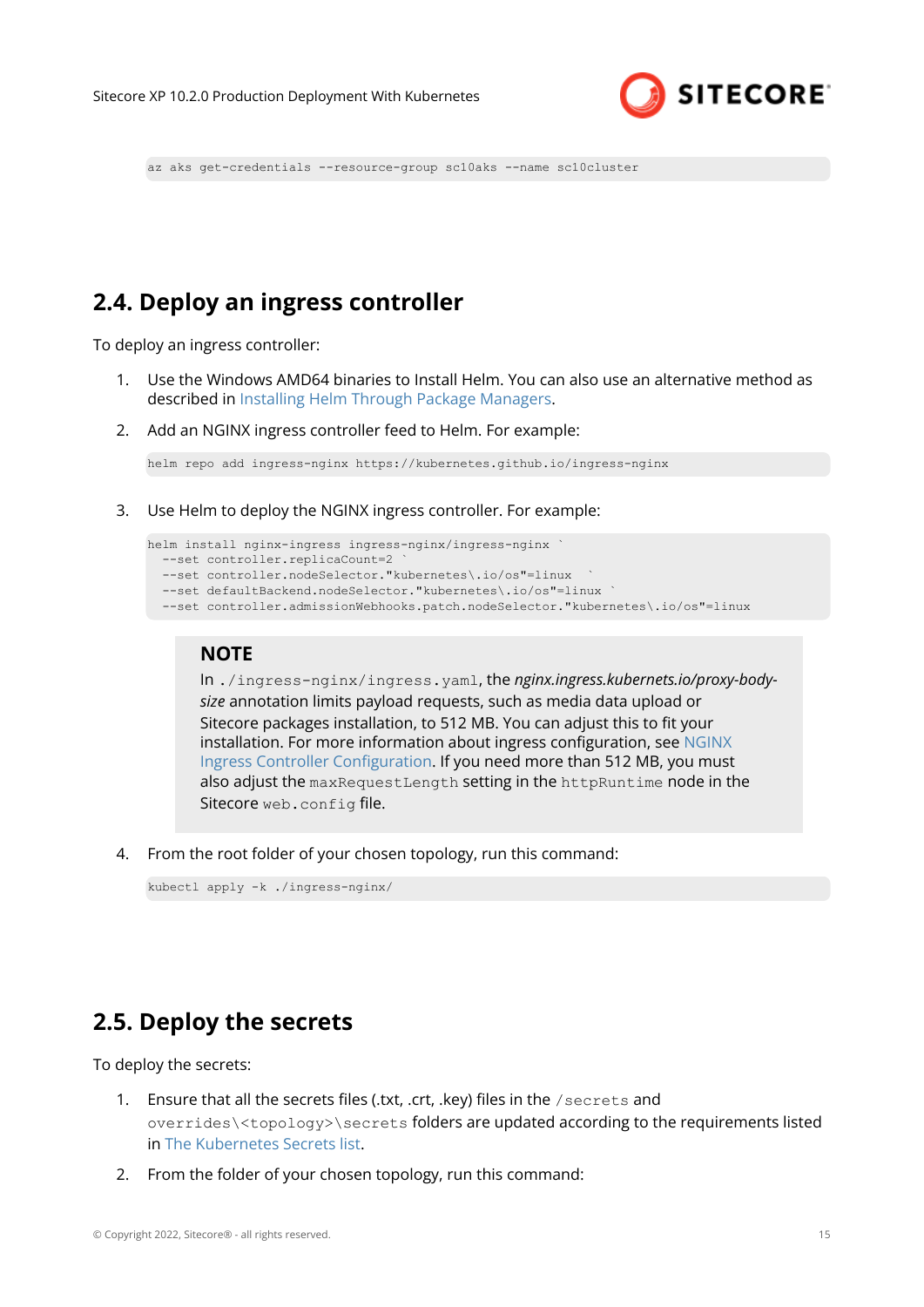

```
kubectl apply -k ./secrets/
```
# **2.6. Deploy external services for a non-production deployment**

In production environments you must deploy external services outside the Kubernetes cluster. However, in non-production environments you can deploy the services inside the Kubernetes cluster.

To deploy external services for a non-production deployment:

1. From the folder of your chosen topology, run this command:

kubectl apply -k ./external/

2. To check the status of the pods, run this command:

kubectl get pods -o wide

3. To wait until the status of all the pods is *Running/OK*, run this command:

```
kubectl wait --for=condition=Available deployments --all --timeout=900s
kubectl wait --for=condition=Ready pods --all
```
# **2.7. Deploy the data initialization jobs**

To deploy the data initialization jobs:

1. If you use SearchStax as your SolrCloud provider, follow the instructions in [Initialize data for](#page-22-0) [SearchStax provider for Solr](#page-22-0). If you do not use Searchstax, navigate to the folder of your chosen topology, and run this command:

kubectl apply -k ./init/

2. To check the status of the jobs, run this command:

kubectl get jobs -o wide

3. To wait until the status of all the jobs is Complete/OK, run this command:

```
kubectl wait --for=condition=Complete job.batch/solr-init --timeout=900s
kubectl wait --for=condition=Complete job.batch/mssql-init --timeout=900s
```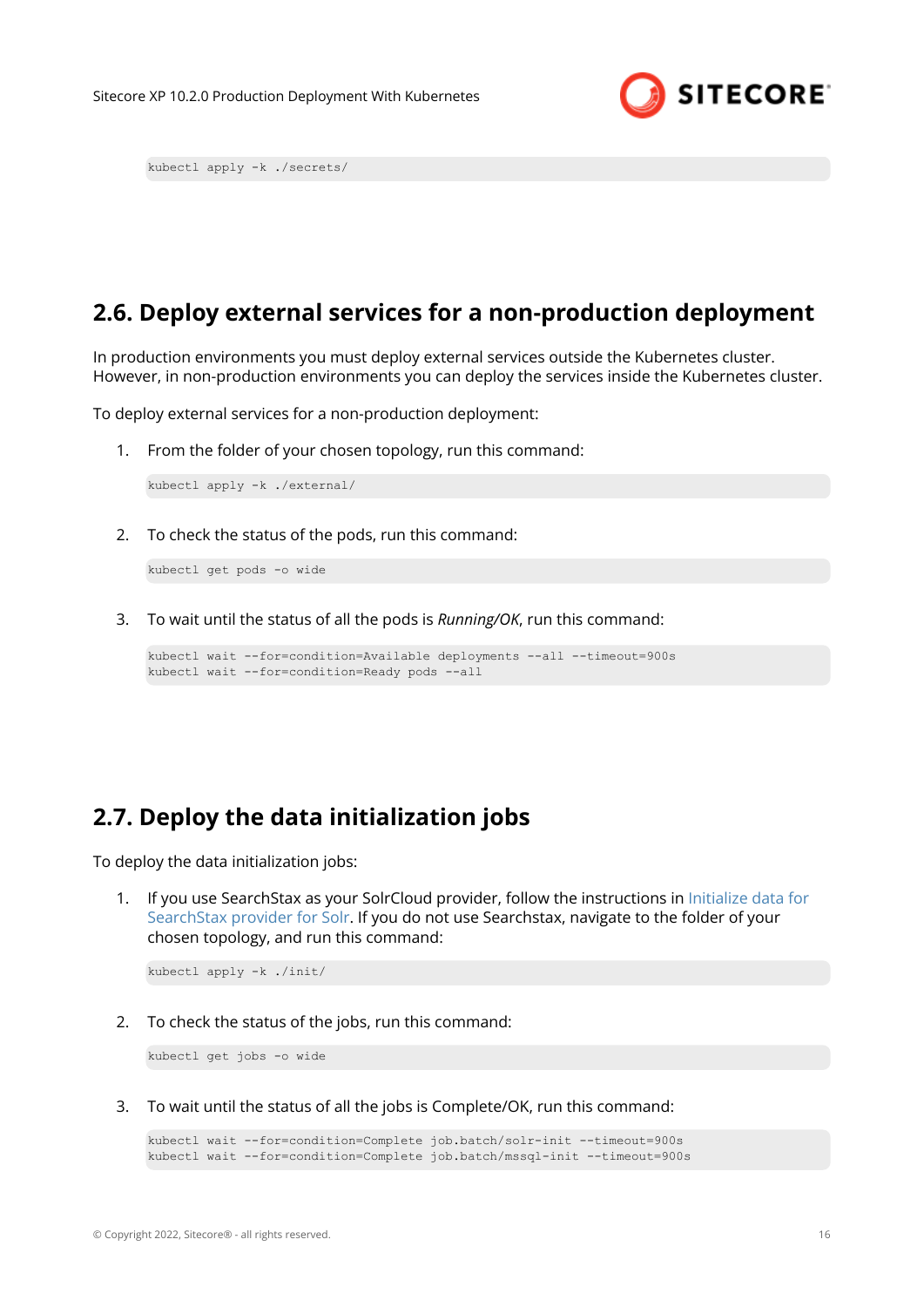

# <span id="page-16-0"></span>**2.8. Deploy a persistent volume claim**

To deploy a persistent volume claim, run this command:

kubectl apply -f ./volumes/azurefile

# **2.9. Deploy the Sitecore pods**

To deploy the Sitecore pods:

1. From the folder of your chosen topology, run this command:

```
kubectl apply -k ./
```
2. To check the status of the pods, run this command:

kubectl get pods -o wide

3. To wait until the status of all the pods is Running/OK, run this command:

kubectl wait --for=condition=Available deployments --all --timeout=1800s

# **2.10. Update the local host file**

To update the local host file:

1. To obtain the external IP address of the ingress controller service for the CM role, run this command:

kubectl get ingress

- 2. Update the local host file with the external IP address and the hostnames that are required by the ingress controller. The default hostnames are:
	- cm.globalhost
	- cd.globalhost
	- Id.globalhost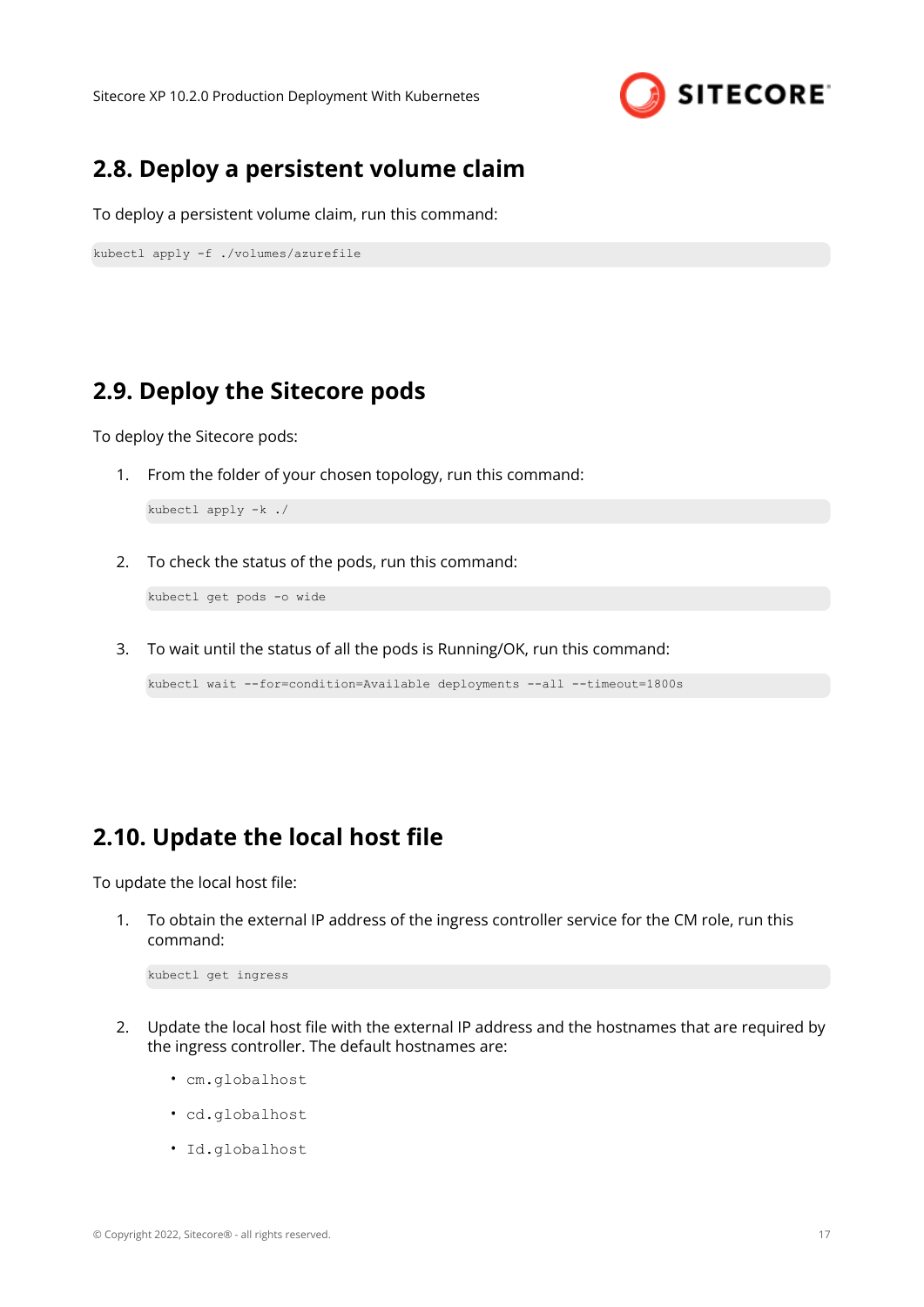

# <span id="page-17-0"></span>**2.11. Configure the SolrCloud search indexes**

When you have finished deploying the containers, you must update all the search indexes.

To configure the SolrCloud search indexes:

- 1. Open a browser and navigate to<https://cm.globalhost/sitecore>.
- 2. Log in to Sitecore with the admin user and password that you configured as a secret.
- 3. In the Sitecore Control Panel click **Populate Managed Schema**. In the **Schema Populate** dialog box, select all the indexes and click **Populate**.
- 4. In the Sitecore Control Panel, in the **Indexing** section, click **Indexing Manager**.
- 5. In the **Indexing Manager** dialog box, select the indexes you want to rebuild, and then click **Rebuild**.
- 6. When the search indexes have been rebuilt, click **Close**.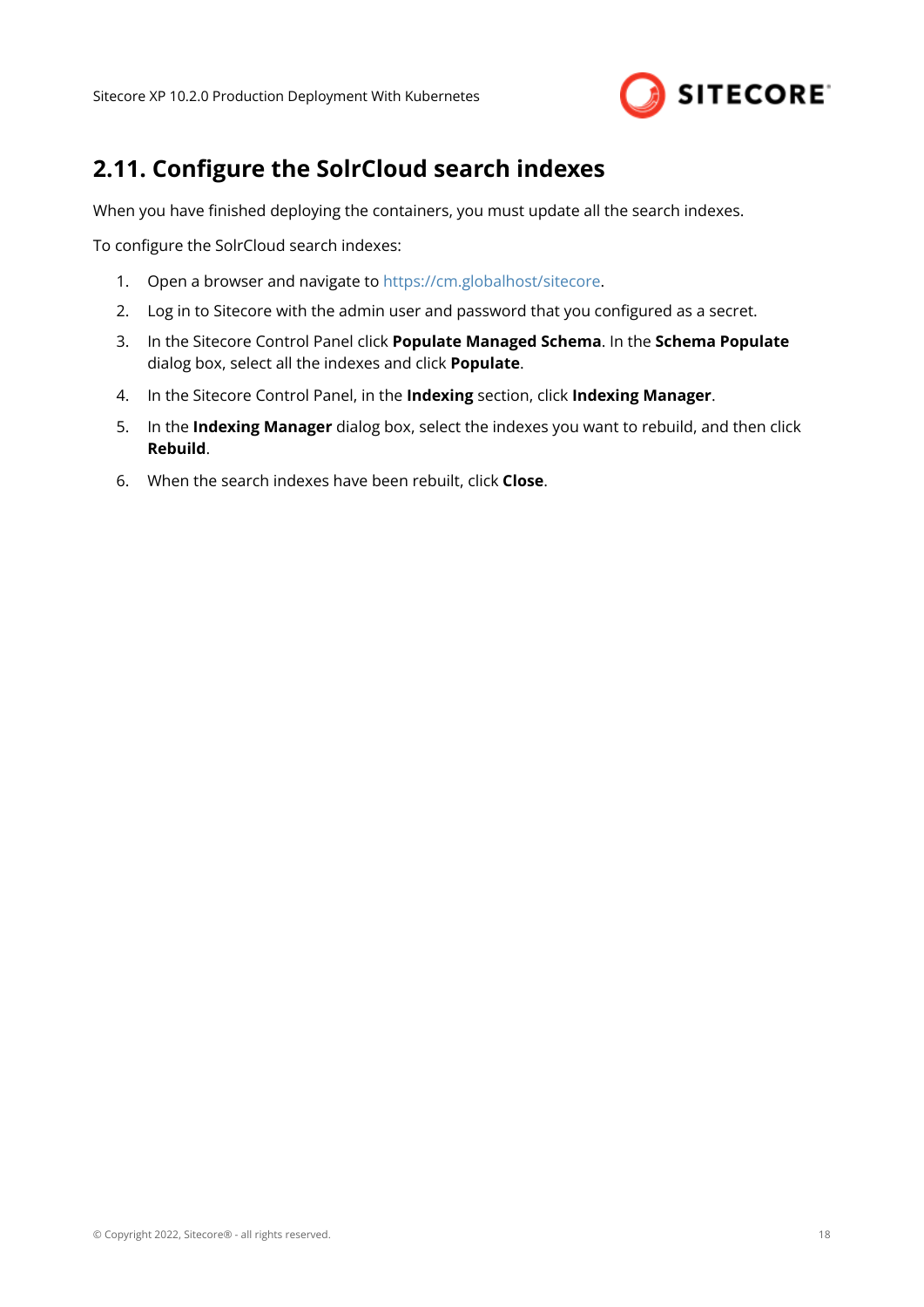

# <span id="page-18-0"></span>**3. Deploy custom modules**

For Sitecore components, by default, you deploy only the Solr collections and dacpacs included in the platform. In Sitecore 10.1 and later versions you can also deploy custom modules.

If the module you want to deploy requires database updates and/or custom Solr collections, you might need to build a new layer on top of the mssql-init and/or solr-init images. You must use the module assets image as a source for the module dacpacs and Solr collections configuration files.

# **3.1. Add database updates to a module**

To add the module database updates:

- 1. Build a new layer on top of the mssql-init image.
- 2. Copy the module dacpacs from the module asset image into the c:\resources\module\_name\_data folder.
- 3. In the Kubernetes specification for the  $msq1 init$  image, add the custom module to the DATABASES TO DEPLOY variable.

## **3.2. Add Solr collections to a module**

To add a Solr collections module:

- 1. Build a new layer on top of the  $solar-int$  image.
- 2. Add the Solr collections module configuration files from the module assets image to the c:\data folder.

#### **NOTE**

You must use the JSON file format for collections. If the module name is sxa, you can, for example, name the Solr collections file cores-sxa.json.

3. In the Kubernetes specification for the  $\text{softmax}$  init image, add the custom module to the SOLR COLLECTIONS TO DEPLOY variable.

#### **NOTE**

If you add more than one module to one of the variables, you must separate the module names with commas. For example, SOLR\_COLLECTIONS\_TO\_DEPLOY="sxa,jss".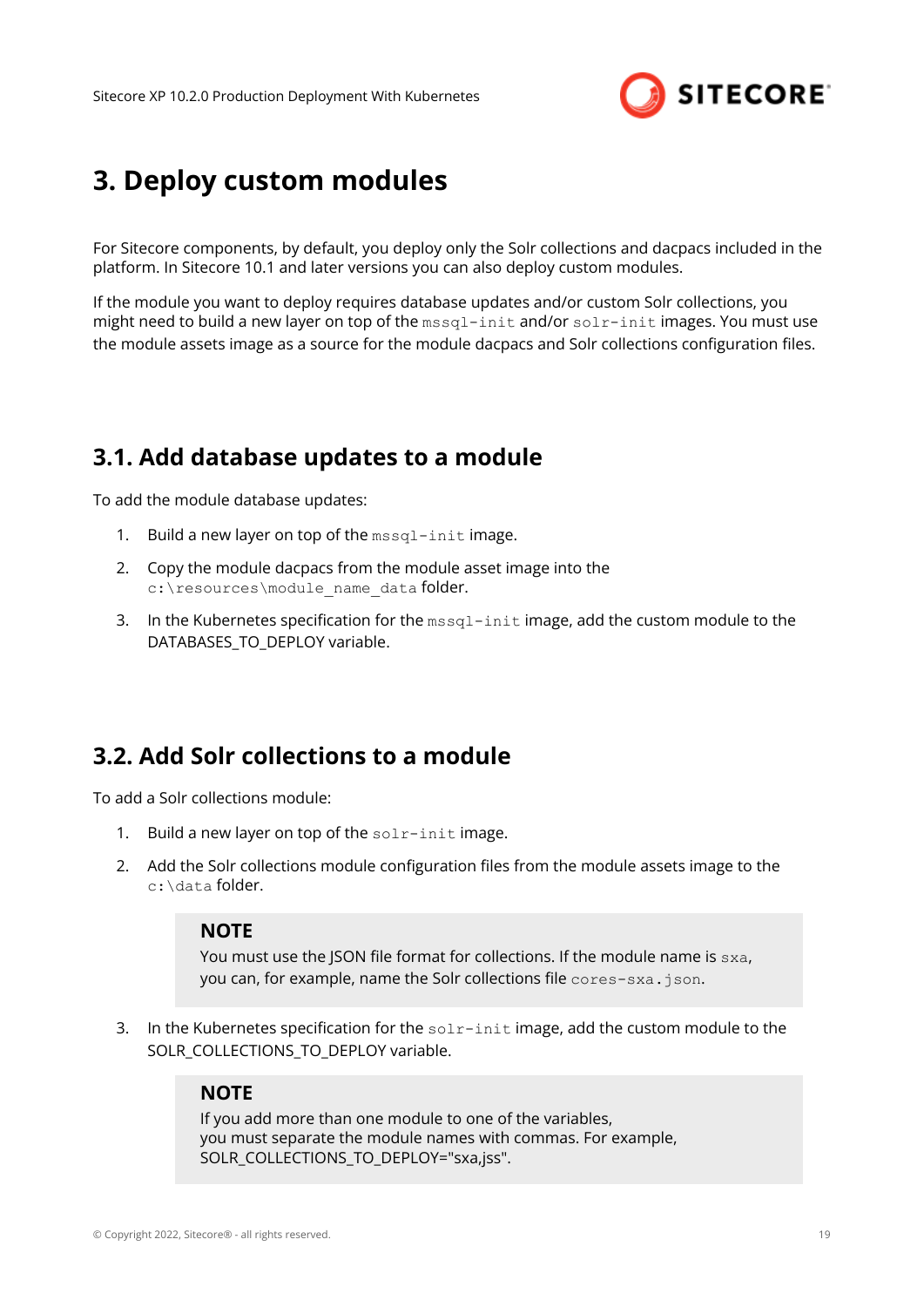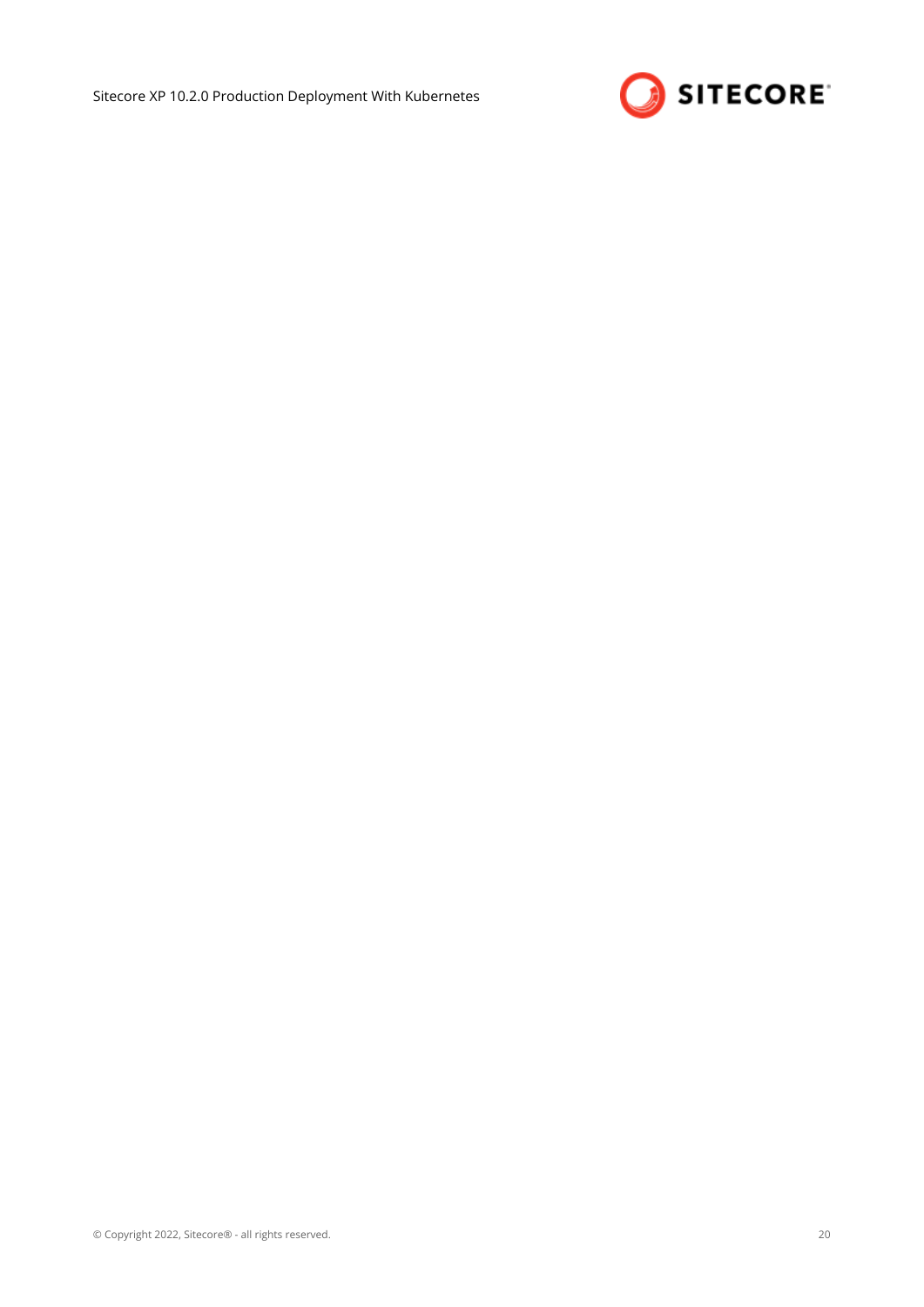

# <span id="page-20-0"></span>**4. Appendices**

The appendices contain various helper functions and background information.

## **4.1. Encode and compress the Sitecore license file**

You must compress the Sitecore license file and encode it to *Base64*. This procedure processes the license file and stores the encoded license key in the .\secrets\sitecore-license.txt file.

To compress and encode the license file:

1. Create a PowerShell command file, and enter the following function in it:

```
function ConvertTo-CompressedBase64String {
   [CmdletBinding()]
   Param (
     [Parameter(Mandatory)]
     [ValidateScript( {
         if (-Not ($_ | Test-Path) ) {
           throw "The file or folder $_ does not exist"
 }
         if (-Not ($_ | Test-Path -PathType Leaf) ) {
           throw "The Path argument must be a file. Folder paths are not allowed."
         }
         return $true
       })]
     [string] $Path
   )
   $fileBytes = [System.IO.File]::ReadAllBytes($Path)
   [System.IO.MemoryStream] $memoryStream = New-Object System.IO.MemoryStream
   $gzipStream = New-Object System.IO.Compression.GzipStream $memoryStream, ([IO.Compression.CompressionMode]::Compress)
   $gzipStream.Write($fileBytes, 0, $fileBytes.Length)
   $gzipStream.Close()
   $memoryStream.Close()
   $compressedFileBytes = $memoryStream.ToArray()
   $encodedCompressedFileData = [Convert]::ToBase64String($compressedFileBytes)
  $gzipStream.Dispose()
   $memoryStream.Dispose()
   return $encodedCompressedFileData
}
```
2. Run the PowerShell command file, specifying the path to the license file in the Path parameter. For example:

ConvertTo-CompressedBase64String -Path .\license.xml | Out-File -Encoding ascii -NoNewline -Confirm -FilePath .\secrets\sitecore-license.txt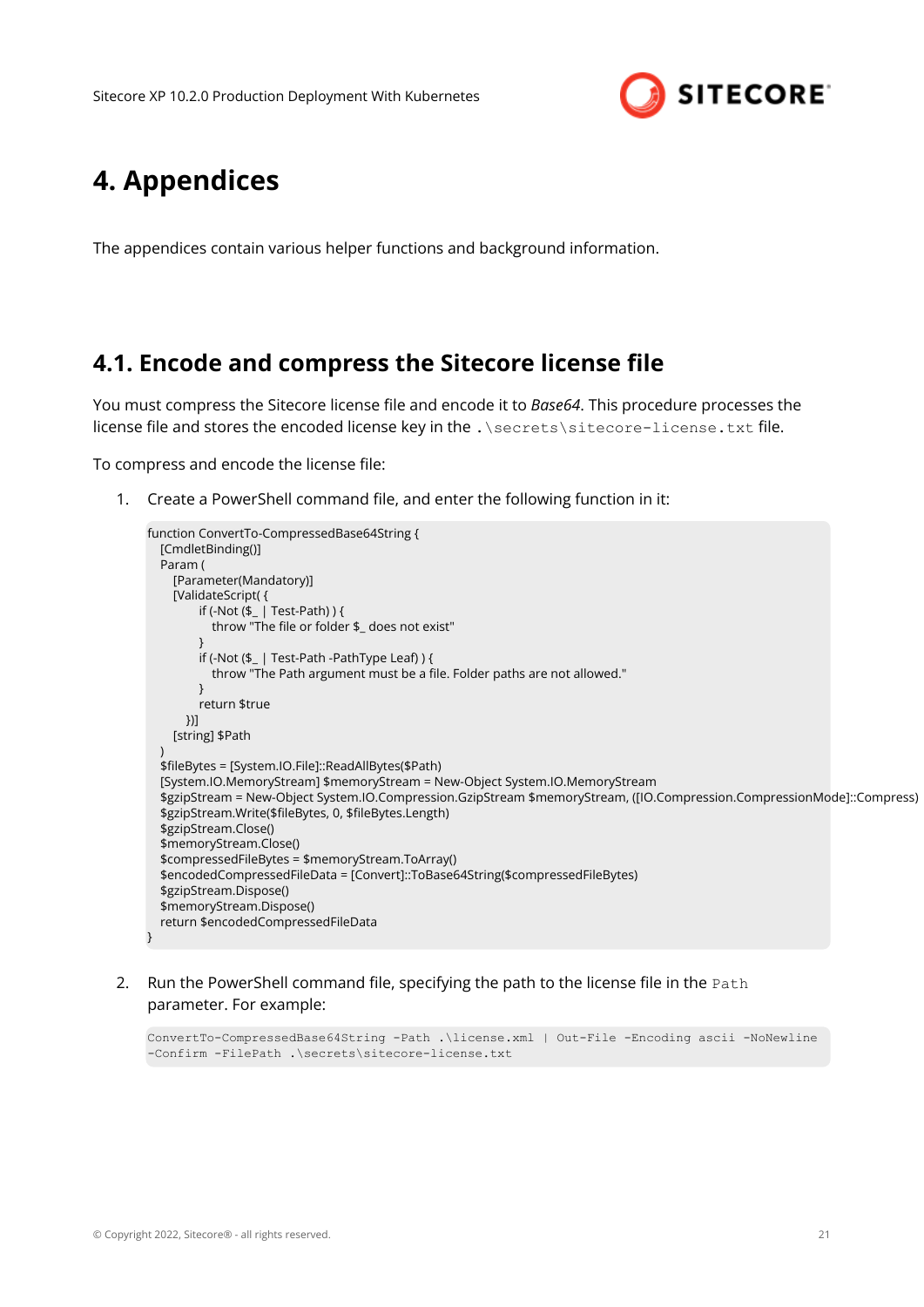

### <span id="page-21-0"></span>**4.2. Create the Identity Server token signing certificate**

Use the following PowerShell script to create the Identity Server token signing certificate:

```
$certificatePassword = "Test123!"
$newCert = New-SelfSignedCertificate -DnsName "localhost" -FriendlyName "Sitecore Identity Token 
Signing" -NotAfter (Get-Date).AddYears(5)
Export-PfxCertificate -Cert $newCert -FilePath .\SitecoreIdentityTokenSigning.pfx -Password 
(ConvertTo-SecureString -String $certificatePassword -Force -AsPlainText)
[System.Convert]::ToBase64String([System.IO.File]::ReadAllBytes((Get-
Item .\SitecoreIdentityTokenSigning.pfx))) | Out-File -Encoding
```
### **4.3. Create the TLS/HTTPS certificates**

To generate the TLS/SSL certificates that are required by the NGINX ingress controller:

ascii -NoNewline -Confirm -FilePath .\secrets\sitecore-identitycertificate.txt

- 1. Open a Windows Command Prompt with Administrator rights.
- 2. Navigate to the folder containing Kubernetes specification files for the topology you are using.
- 3. Run the following commands one by one:

```
IF NOT EXIST mkcert.exe powershell Invoke-WebRequest https://github.com/FiloSottile/
mkcert/releases/download/v1.4.1/mkcert-v1.4.1-windows-amd64.exe -UseBasicParsing -OutFile 
mkcert.exe
mkcert -install
del /Q /S *.crt
del /Q /S *.key
mkcert -cert-file secrets\tls\global-cm\tls.crt -key-file secrets\tls\global-cm\tls.key 
"cm.globalhost"
mkcert -cert-file secrets\tls\global-cd\tls.crt -key-file secrets\tls\global-cd\tls.key 
"cd.globalhost"
mkcert -cert-file secrets\tls\global-id\tls.crt -key-file secrets\tls\global-id\tls.key 
"id.globalhost"
```
### **NOTE**

The first time the mkcert utility runs, it might prompt you to install the generated self-signed root certificate authority.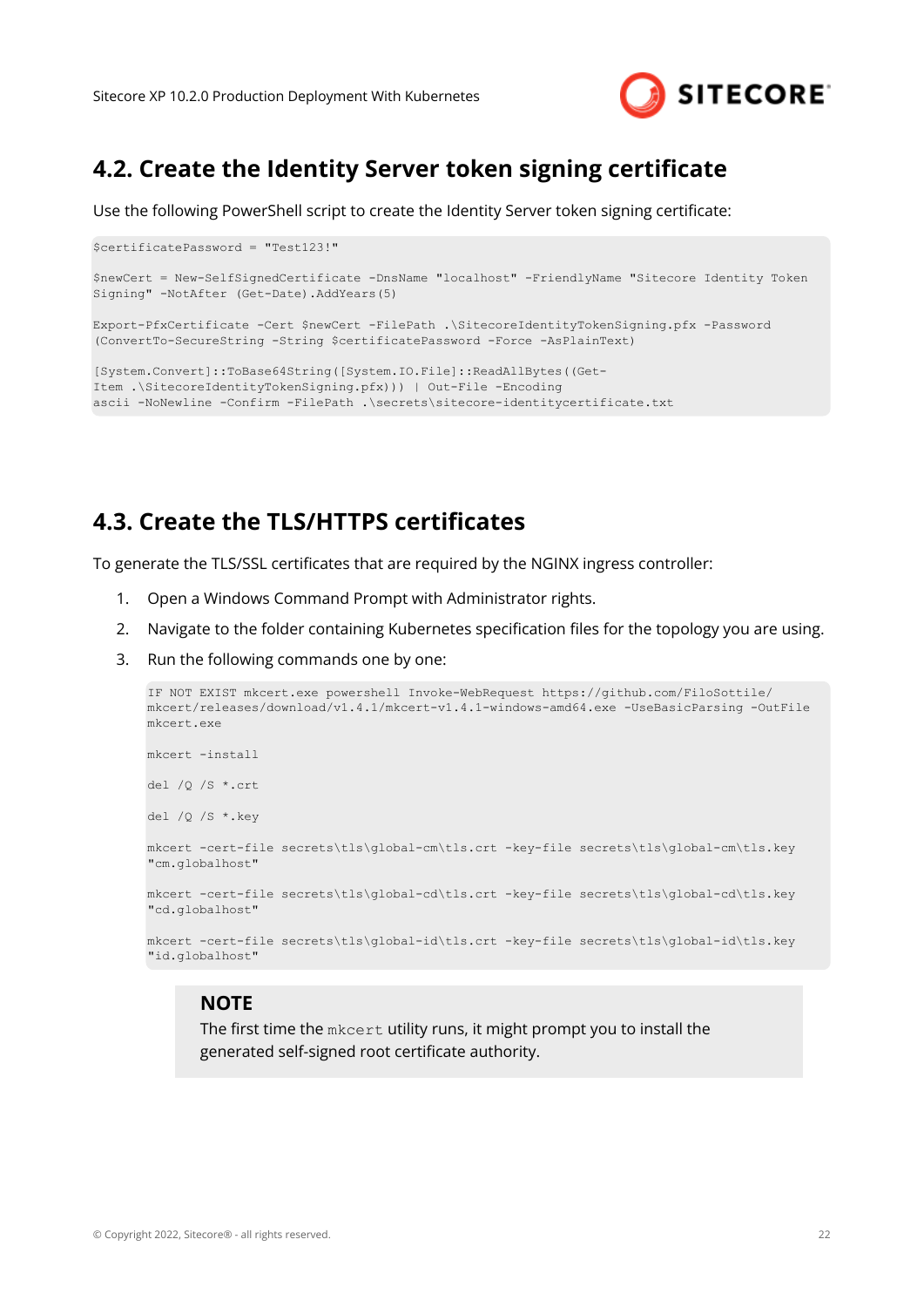

# <span id="page-22-0"></span>**4.4. Initialize data for SearchStax provider for Solr**

If you use SearchStax as your SolrCloud provider, to initialize your data:

1. In the .\overlays\init\SearchStax folder, locate the following files and fill in the SearchStax specific secrets:

| <b>Filename</b>                        | <b>Description of secret</b> | <b>Topology</b> |
|----------------------------------------|------------------------------|-----------------|
| sitecore-searchstax-account-name.txt   | SearchStax account name      | XM1, XP1        |
| sitecore-searchstax-apikey.txt         | SearchStax API key           | XM1, XP1        |
| sitecore-searchstax-deployment-uid.txt | SearchStax deployment UID    | XM1, XP1        |

2. Run the following command:

```
kubectl apply -k .\overlays\init\SearchStax
```
## **4.5. The Kubernetes Secrets list**

The following table describes the Kubernetes Secrets files.

### **NOTE**

The content in secrets must be encoded in UTF-8 format.

| <b>Name</b>                                  | <b>Description</b>                                                                | <b>Topology</b> | Default value |
|----------------------------------------------|-----------------------------------------------------------------------------------|-----------------|---------------|
| sitecore-license.txt                         | License file content converted to<br>GZIP Compressed and Base64<br>encoded string | XM1, XP1        |               |
|                                              | (See Encode and compress the<br>Sitecore license file)                            |                 |               |
| sitecore-adminpassword.txt                   | Sitecore application administrator<br>password                                    | XM1, XP1        |               |
| sitecore-<br>telerikencryptionkey.txt        | Symmetric key used by the Telerik<br>web controls                                 | <b>XM1, XP1</b> |               |
|                                              | Length: 64-128 characters                                                         |                 |               |
| sitecore-<br>identitycertificate.txt         | Identity Server certificate used to<br>encrypt data                               | XM1, XP1        |               |
|                                              | (See Create the Identity Server<br>token signing certificate)                     |                 |               |
| sitecore-<br>identitycertificatepassword.txt | Password to open the Identity<br>Server certificate                               | XM1, XP1        |               |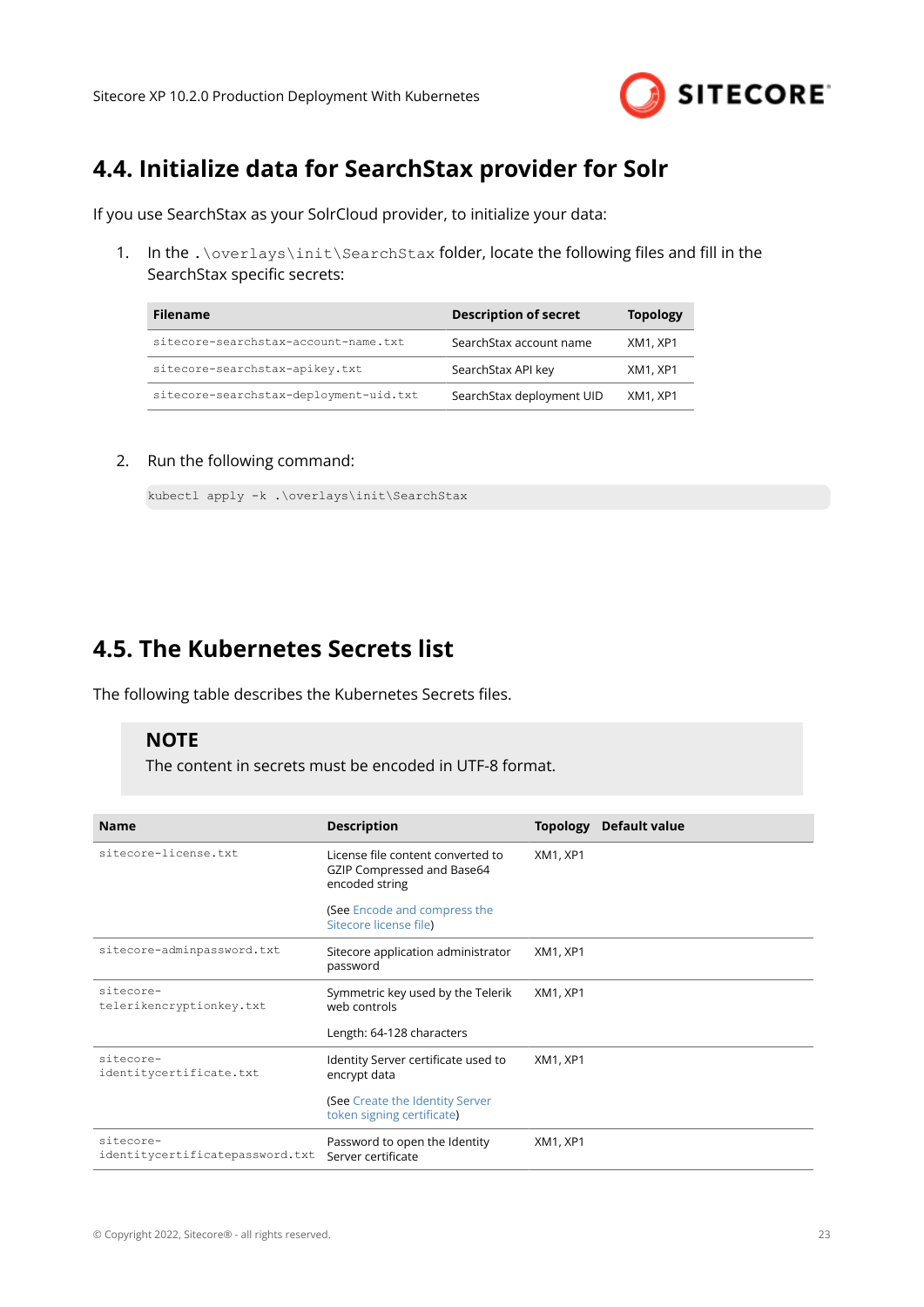

| Name                                        | <b>Description</b>                                                                                         |                 | <b>Topology</b> Default value                         |
|---------------------------------------------|------------------------------------------------------------------------------------------------------------|-----------------|-------------------------------------------------------|
| sitecore-identitysecret.txt                 | Shared secret between the Identity<br>Server and client roles                                              | <b>XM1, XP1</b> |                                                       |
|                                             | Length: 64 characters                                                                                      |                 |                                                       |
| sitecore-reportingapikey.txt                | Symmetric key used to access the<br>Sitecore XDB Processing Service                                        | XP <sub>1</sub> |                                                       |
|                                             | Length: 64-128 characters                                                                                  |                 |                                                       |
| sitecore-solr-connection-<br>string.txt     | Connection string to Solr                                                                                  | XM1, XP1        | http://solr:8983/solr;solrCloud=true                  |
| sitecore-solr-connection-<br>string-xdb.txt | Connection string to Solr-xdb                                                                              | XP <sub>1</sub> | http://solr:8983/solr/<br>sitecore_xdb;solrCloud=true |
|                                             | If you have specified a custom<br>prefix in the sitecore-solr-                                             |                 |                                                       |
|                                             | core-prefix-name.txt file, you                                                                             |                 |                                                       |
|                                             | must update the connection string<br>with the same prefix.                                                 |                 |                                                       |
| sitecore-solr-prefix-name.txt               | A common prefix for Solr core<br>names.                                                                    | XM1, XP1        | sitecore                                              |
|                                             | If you use the XP1 topology and<br>change this value, you must update<br>the solr xdb connection string in |                 |                                                       |
|                                             | the sitecore-solr-connection-                                                                              |                 |                                                       |
|                                             | string-xdb.txt file with the<br>same prefix.                                                               |                 |                                                       |
| sitecore-databaseusername.txt               | SQL Server administrator name                                                                              | XM1, XP1        | sa                                                    |
| sitecore-databaseservername.txt             | Server name for connect to MS SQL<br>Server                                                                | XM1, XP1        | mssql                                                 |
| sitecore-databasepassword.txt               | Password for connect to MS SQL<br>Server                                                                   | <b>XM1, XP1</b> |                                                       |
| sitecore-database-elastic-pool-<br>name.txt | Database elastic pool name.                                                                                | <b>XM1, XP1</b> |                                                       |
|                                             | Use the name of an elastic pool<br>resource with access to the SQL<br>Server                               |                 |                                                       |
| sitecore-core-database-<br>username.txt     | UserName for database name<br>* Core in MS SQL Server                                                      | XM1, XP1        | coreuser                                              |
| sitecore-core-database-<br>password.txt     | Password for database name<br>* Core in MS SQL Server                                                      | XM1, XP1        |                                                       |
| sitecore-master-database-<br>username.txt   | UserName for database name<br>*_Master in MS SQL Server                                                    | XM1, XP1        | masteruser                                            |
| sitecore-master-database-<br>password.txt   | Password for database name<br>* Master in MS SQL Server                                                    | XM1, XP1        |                                                       |
| sitecore-web-database-<br>username.txt      | UserName for database name<br>* Web in MS SQL Server                                                       | XM1, XP1        | webuser                                               |
| sitecore-web-database-<br>password.txt      | Password for database name<br>* Web in MS SQL Server                                                       | XM1, XP1        |                                                       |
| sitecore-forms-database-<br>username.txt    | UserName for database name<br>*_ExperienceForms in MS SQL<br>Server                                        | XM1, XP1        | formsuser                                             |
| sitecore-forms-database-<br>password.txt    | Password for database name<br>*_ExperienceForms in MS SQL<br>Server                                        | XM1, XP1        |                                                       |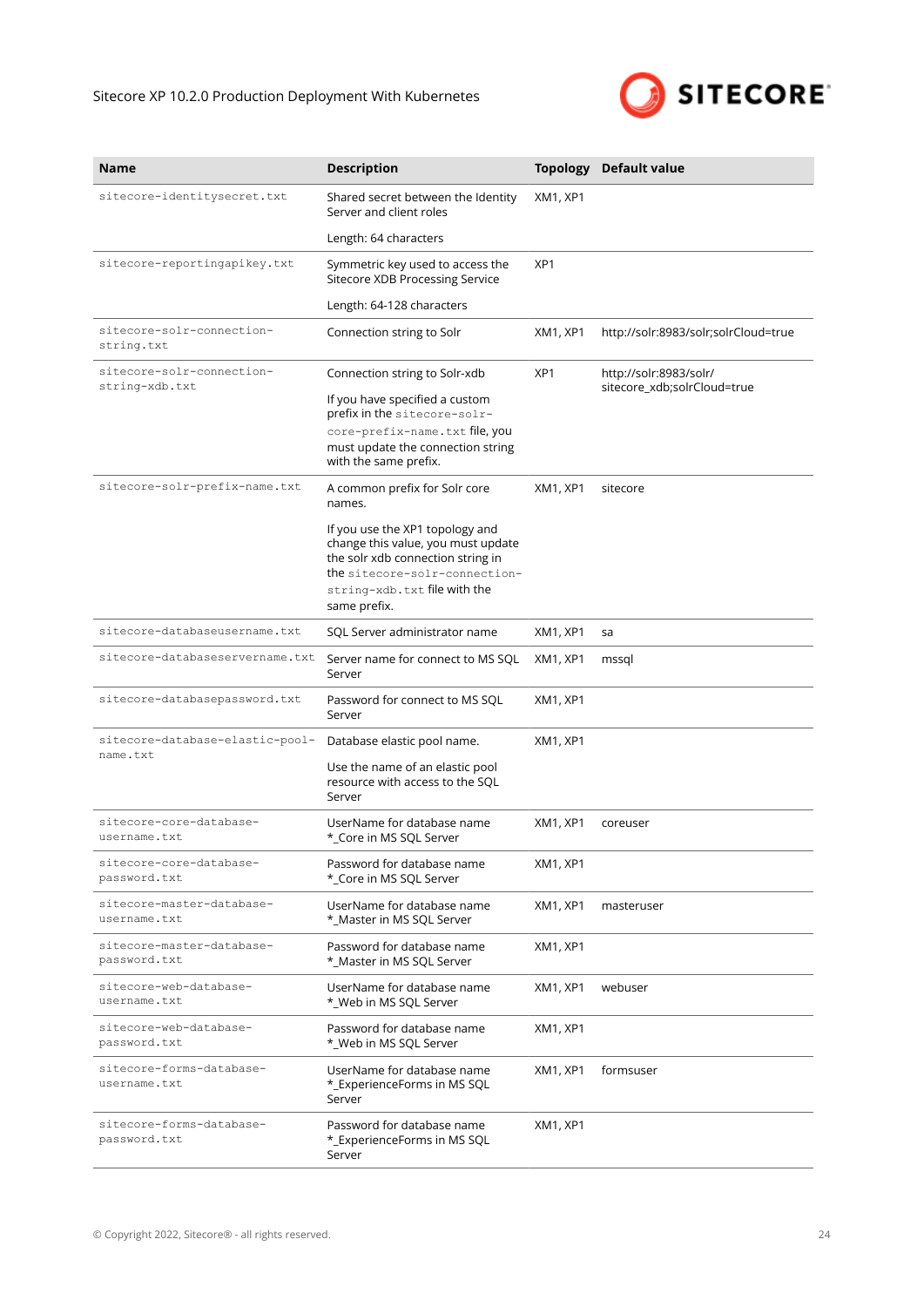### Sitecore XP 10.2.0 Production Deployment With Kubernetes



| <b>Name</b>                                                       | <b>Description</b>                                                                 | <b>Topology</b> | <b>Default value</b>        |
|-------------------------------------------------------------------|------------------------------------------------------------------------------------|-----------------|-----------------------------|
| sitecore-exm-master-database-<br>username.txt                     | UserName for database name<br>* EXM.Master in MS SQL Server                        | XP <sub>1</sub> | exmmasteruser               |
| sitecore-exm-master-database-<br>password.txt                     | Password for database name<br>* EXM.Master in MS SQL Server                        | XP <sub>1</sub> |                             |
| sitecore-messaging-database-<br>username.txt                      | UserName for database name<br>* Messaging in MS SQL Server                         | XP <sub>1</sub> | messaginguser               |
| sitecore-messaging-database-<br>password.txt                      | Password for database name<br>* Messaging in MS SQL Server                         | XP <sub>1</sub> |                             |
| sitecore-marketing-automation-<br>database-username.txt           | UserName for database name<br>*_MarketingAutomation in MS SQL<br>Server            | XP <sub>1</sub> | mauser                      |
| sitecore-marketing-automation-<br>database-password.txt           | Password for database name<br>*_MarketingAutomation in MS SQL<br>Server            | XP <sub>1</sub> |                             |
| sitecore-processing-engine-<br>storage-database-username.txt      | UserName for database name<br>*_ProcessingEngineStorage in MS<br><b>SQL Server</b> | XP <sub>1</sub> | processingenginestorageuser |
| sitecore-processing-engine-<br>storage-database-password.txt      | Password for database name<br>*_ProcessingEngineStorage in MS<br><b>SQL Server</b> | XP <sub>1</sub> |                             |
| sitecore-processing-engine-<br>tasks-database-username.txt        | UserName for database name<br>*_ProcessingEngineTasks in MS SQL<br>Server          | XP <sub>1</sub> | processingenginetasksuser   |
| sitecore-processing-engine-<br>tasks-database-password.txt        | Password for database name<br>*_ProcessingEngineTasks in MS SQL<br>Server          | XP1             |                             |
| sitecore-processing-pools-<br>database-username.txt               | UserName for database name<br>*_Processing.Pools in MS SQL<br>Server               | XP <sub>1</sub> | processingpoolsuser         |
| sitecore-processing-pools-<br>database-password.txt               | Password for database name<br>*_Processing.Pools in MS SQL<br>Server               | XP <sub>1</sub> |                             |
| sitecore-processing-tasks-<br>database-username.txt               | UserName for database name<br>*_Processing.Tasks in MS SQL<br>Server               | XP <sub>1</sub> | processingtasksuser         |
| sitecore-processing-tasks-<br>database-password.txt               | Password for database name<br>*_Processing.Tasks in MS SQL<br>Server               | XP1             |                             |
| sitecore-reference-data-<br>database-username.txt                 | UserName for database name<br>* ReferenceData in MS SQL Server                     | XP <sub>1</sub> | refdatauser                 |
| sitecore-reference-data-<br>database-password.txt                 | Password for database name<br>* ReferenceData in MS SQL Server                     | XP1             |                             |
| sitecore-reporting-database-<br>username.txt                      | UserName for database name<br>*_Reporting in MS SQL Server                         | XP1             | reportinguser               |
| sitecore-reporting-database-<br>password.txt                      | Password for database name<br>*_Reporting in MS SQL Server                         | XP <sub>1</sub> |                             |
| sitecore-collection-<br>shardmapmanager-database-<br>username.txt | UserName for database name<br>*_Xdb.Collection.ShardMapManager<br>in MS SQL Server | XP1             | shardmapmanageruser         |
| sitecore-collection-<br>shardmapmanager-database-<br>password.txt | Password for database name<br>*_Xdb.Collection.ShardMapManager<br>in MS SQL Server | XP <sub>1</sub> |                             |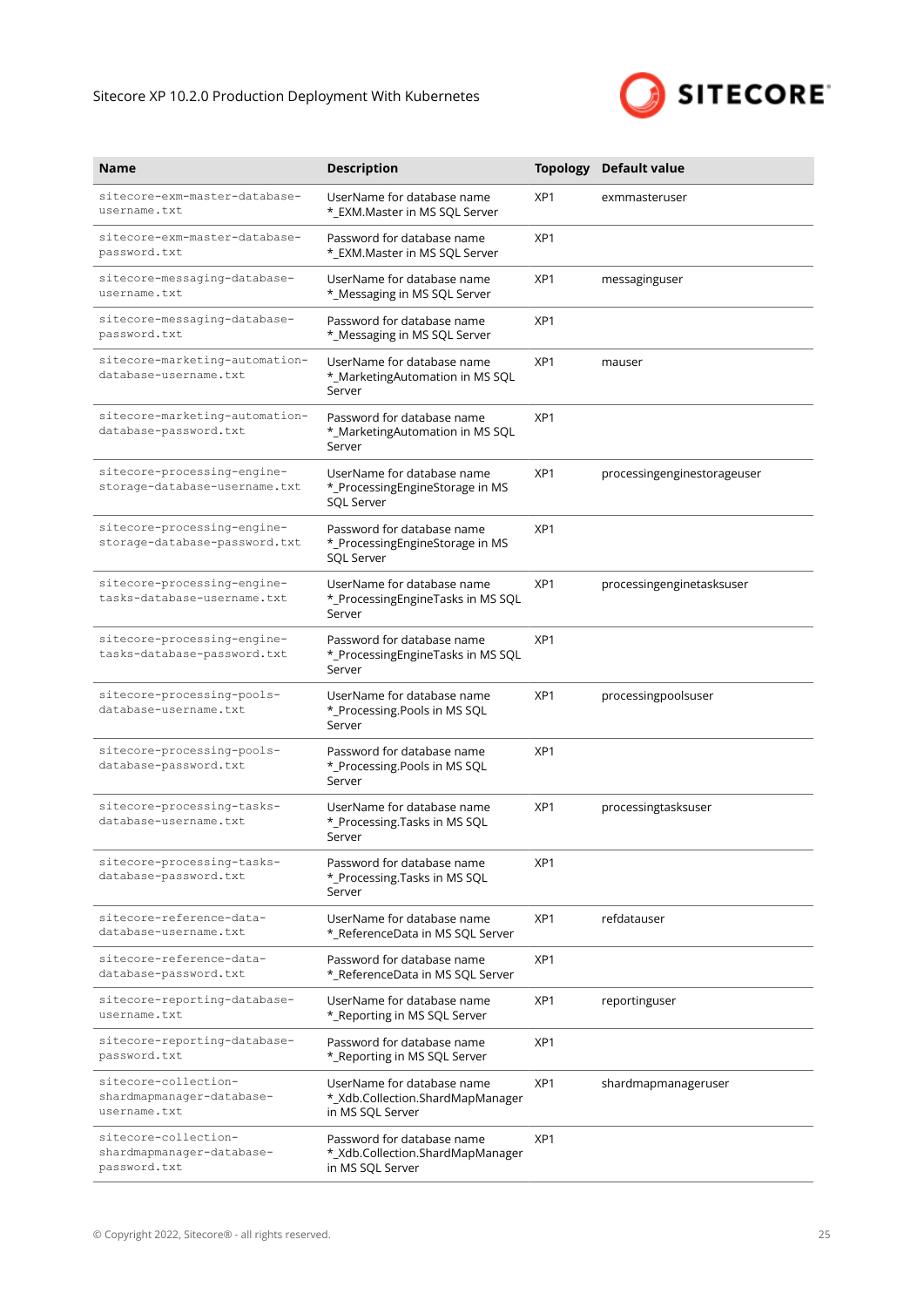

<span id="page-25-0"></span>

| <b>Name</b>                                             | <b>Description</b>                                                                                                     | <b>Topology</b> | Default value                                                            |  |
|---------------------------------------------------------|------------------------------------------------------------------------------------------------------------------------|-----------------|--------------------------------------------------------------------------|--|
| sitecore-media-request-<br>protection-shared-secret.txt | The Sitecore secret used to protect<br>media requests.                                                                 | XM1, XP1        | HQ(NjM(u6_5koVla-<br>cTf4ta8x1h6Sb+ZcUQrULUz-0Afpx0cx-<br>NuMtloQkpDFmX5 |  |
|                                                         | <b>IMPORTANT</b><br>You must<br>change the<br>shared secret to<br>a random string.<br>Do not use the<br>default value. |                 |                                                                          |  |

# **4.6. Common issues**

This section contains solutions to issues you might encounter.

### **4.6.1. I cannot upload a Translations file to the website root folder**

If the **Upload Files** dialog hangs during the upload operation, the following errors are written to the log file:

```
ERROR Could not save posted file: ja-JP.xml
Exception: System.UnauthorizedAccessException
Message: Access to the path 'C:\inetpub\wwwroot\ja-JP.xml' is denied.
```
This happens because the **Import language** dialog uploads translation files to the website root folder by default, and for security reasons write access is denied for this folder.

To solve this issue, upload the translation files to the upload folder, where write access is enabled.

To upload a translations file:

1. In the **Open Language File** dialog, select the upload folder and click **Upload**.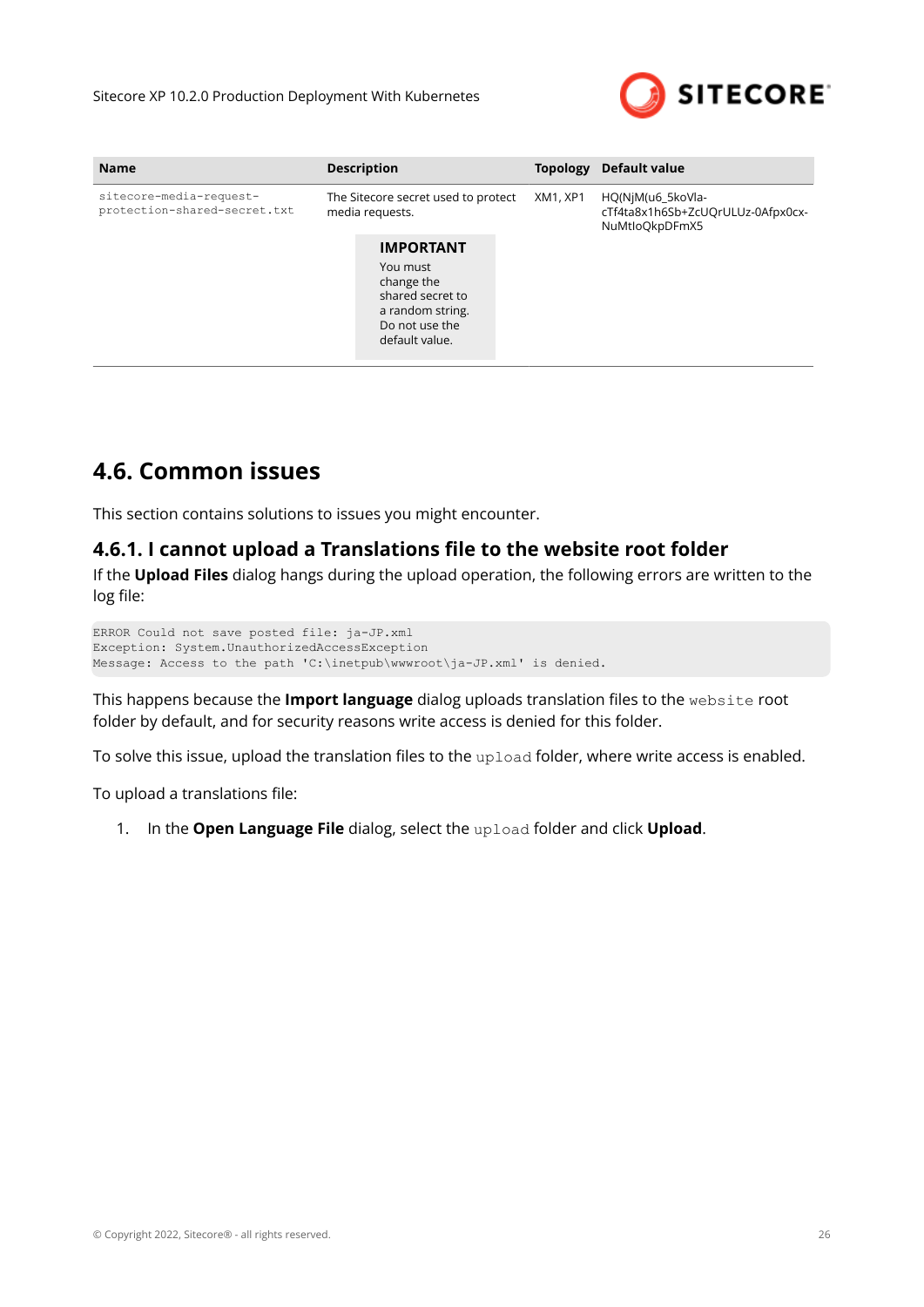

<span id="page-26-0"></span>

| Open Language File<br>Select the language file that you want to open.                                                                                                                                                                                                                                                                                                                                                                                                                                                                                                    |        |  |
|--------------------------------------------------------------------------------------------------------------------------------------------------------------------------------------------------------------------------------------------------------------------------------------------------------------------------------------------------------------------------------------------------------------------------------------------------------------------------------------------------------------------------------------------------------------------------|--------|--|
| App_Browsers<br>$\triangleright$ $\blacksquare$ App_Config<br>$\triangleright$ $\blacksquare$ App_Data<br>$\triangleright$ $\blacksquare$ bin<br>$\triangleright$ $\blacksquare$ layouts<br>$\triangleright$ $\blacksquare$ sitecore<br>sitecore modules<br>٠<br>$\triangleright$ $\blacksquare$ sitecore_files<br>$\triangleright$ $\blacksquare$ temp<br>$\triangleleft$ $\Box$ upload<br>≌ ja-JP.xml<br>$\triangleright$ $\blacksquare$ Views<br>$\triangleright$ $\blacksquare$ xsl<br>Default.aspx<br>default.css<br>And a default htm citadown<br>/upload<br>Name: |        |  |
| Upload<br>Open                                                                                                                                                                                                                                                                                                                                                                                                                                                                                                                                                           | Cancel |  |

- 2. In the **Upload Files** dialog, you can now upload the translations file to the upload folder.
- 3. Use the **Import language** dialog to import the translation file from the upload folder.

### **NOTE**

The translation .xml file is saved to the Media library. You can delete it after you have imported the translation.

### **4.6.2. Only the main Sitecore log is exposed for Sitecore roles containers**

Sitecore uses the LogMonitor tool to collect and output log files for containers. By default, the tool is configured to monitor the following log files:

- System event log Error level entries.
- IIS logs
- Primary Sitecore  $log (log.*.txt$  files) for Sitecore roles
- xConnect log (xconnect-log-\*.txt files) for xConnect roles

Auxiliary Sitecore logs, such as for search, crawling, or publishing, are not monitored on Sitecore containers.

To reconfigure the LogMonitor tool to include logs for other roles:

- 1. Create a Dockerfile with the corresponding role image.
- 2. In the  $C:\L{logMonitor}\L{odMonitorConfia, ison file, change the filter for the source from}$ the c:\\inetpub\\wwwroot\\App\_data\\logs directory. For example: